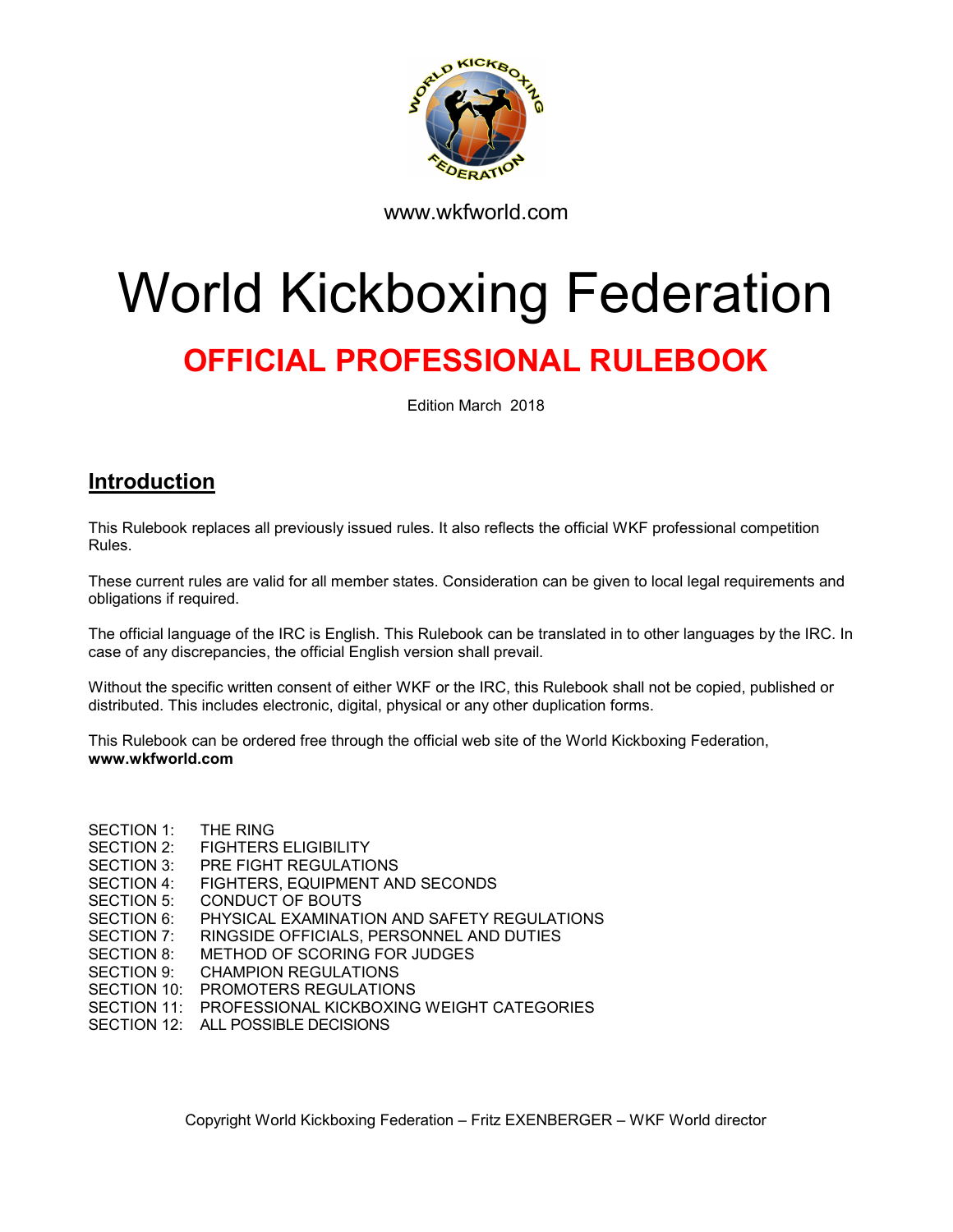# SECTION 1: THE RING

#### 1. THE RING

The ring shall be a regulation Boxing ring not less then 17 feet (5.3m) square within the ropes. The ring floor shall extend beyond the ropes not less than 18 inches (.58m). The ring floor shall be padded in a manner as approved by the WKF. Padding must extend beyond the ring ropes and over the edge of the platform. The ring must have a canvas covering. No vinyl or other plastic rubberized covering will be permitted.

#### 2. HEIGHT OF RING

The ring platform shall not be more than four feet (4') above the floor of the building and shall be provided with suitable steps for use by fighters. Ring-side tables must be no higher than ring platform level on elevated rings; no ringside tables will be permitted next to floor level on non-elevated rings. Ring posts shall be metal not more than four inches (4") in diameter extending from the floor of the building to a height of 58 inches (1.6m), (4'10") above the ring floor, and shall be properly padded.

#### 3. RING ROPES

The ring ropes shall be a minimum of four (4) in number and not less than one inch (1") in diameter. The lower rope shall be 18 inches (.5m) above the ring floor, the middle rope 35 inches (.9m) above the floor, the upper rope 52 inches (1.3m) above the floor. The lowest rope shall have applied around it padding of a thickness not less than one-half inch (1/2") and of type and construction to be approved by the AIBA. All rope ties will be vertical, approximately 6 feet apart, made of a soft material.

#### 4. RING EQUIPMENT

The promoter of the event will provide all necessary ring equipment including stools, for use by fighters and seconds at all events, except for those items to be supplied by the fighters and those items to be supplied by the seconds.

#### 5. BELL

There will be a bell at the ring, no higher than the floor level of the ring. The bell will be clear in tone so that the fighters may easily hear it when it is sounded.

#### 6. SANITATION

All promoters are held responsible for ensuring acceptable sanitary standards be met, with respect to dressing rooms, showers, water bottles, towels or other equipment. WKF Supervisor's are to make a particular examination at every event for violations of these rules. The ring must be swept, dry-mopped, or other wise adequately cleaned before the event and prior to the fights.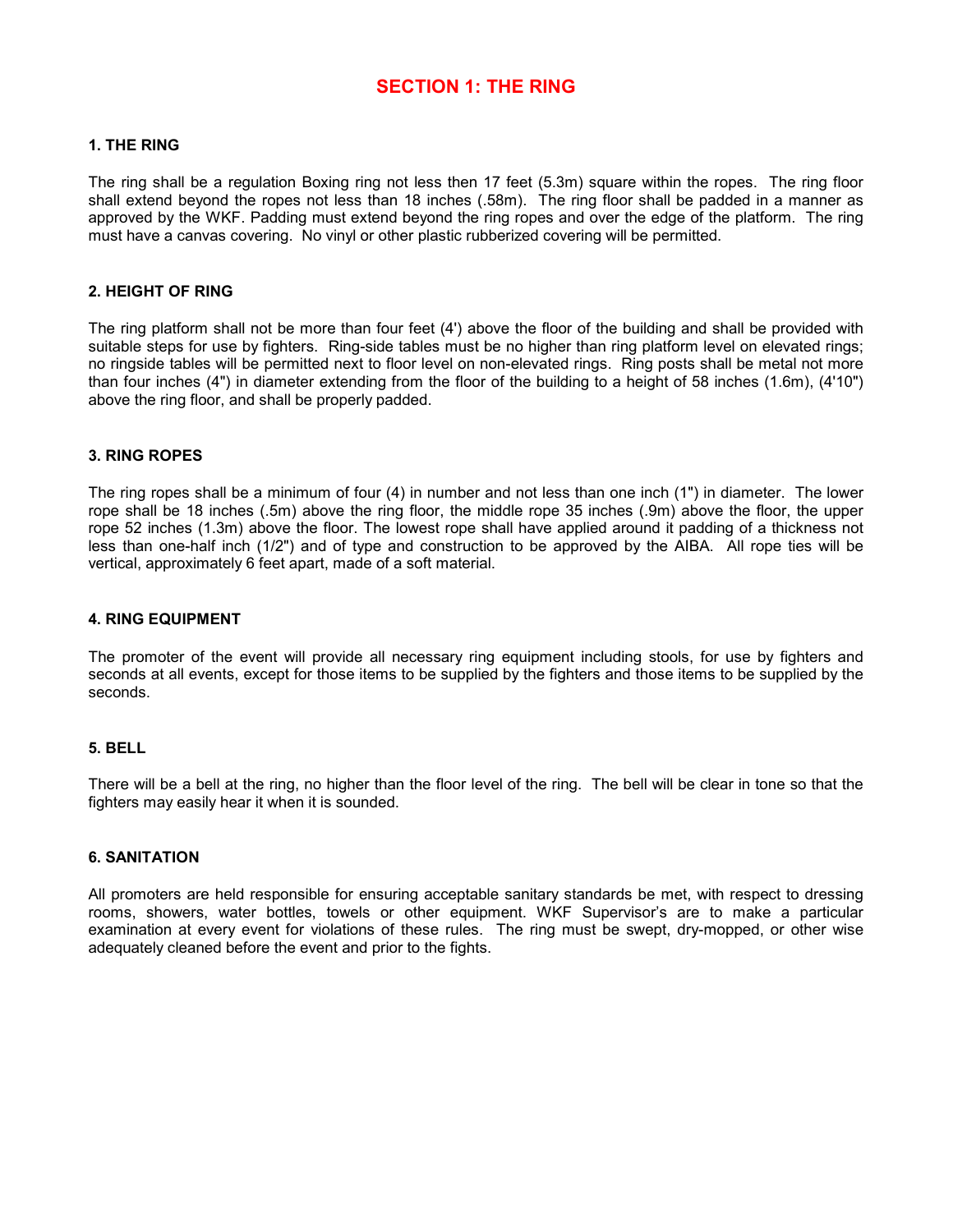# SECTION 2: FIGHTERS ELIGIBILITY

#### 1. PRE-CONDITIONS FOR PROFESSIONAL STATUS

All fighters seeking professional status must get written approval from their WKF Regional Director. Requirements for approval will include an accurate, current listing of all of fighter's bouts, including promoters, event dates, opponents, scheduled number of rounds, and outcomes. Fighters must honestly declare all previous combats sports experience

In order to qualify for a professional status, fighters must have competed in at least 3 approved and verified 3 to 5 round bouts as amateurs. All fighters seeking professional status without amateur experience must get written approval from their WKF country president.

#### 2. FIGHTERS CLASSIFICATION

Fighters will be separated by class, N (novice) class to A class, Classification will be defined by the numbers of bouts a fighter wins not the number of bouts they have had. Fighters will be classified as follows:

N class - 3 wins  $C$  class  $+3$  wins  $B \text{ class } + 6 \text{ wins}$ A class  $+12$  wins

#### 3. FIGHTERS ASSOCIATION MEMBERSHIP

WKF licensing is mandatory for all fighters and promoters.

#### 4. SUSPENDED FIGHTERS

Any fighter who is currently under suspension by the WKF will not be permitted to participate in any amateur or professional WKF events for the duration of his suspension.

#### 5. EXHIBITION BOUTS

All exhibition bouts are not to be considered as sanctioned bouts by the WKF. In order to be included in an WKF sanctioned event, any exhibition type contest (point matches, exhibition boxing, exhibition kick-boxing etc.) must receive advance approval from the WKF Supervisor. The Supervisor may deny any exhibition bouts which may be considered to be unsafe (a mis-match due to weight spread or experience, for example) or inconsistent with the general standards established by the WKF.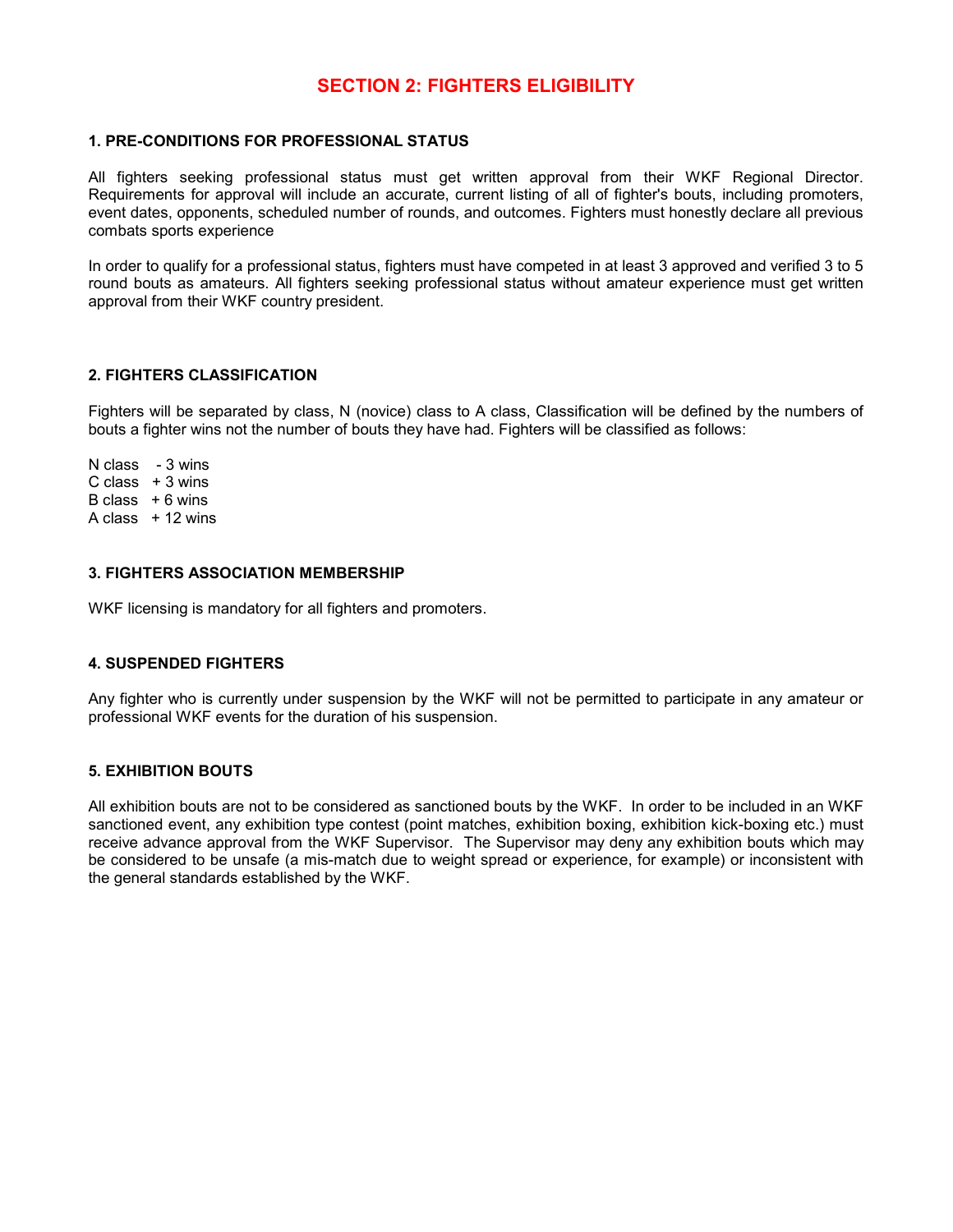# SECTION 3: PRE FIGHT REGULATIONS

#### 1. EXAMINATION OF KICKBOXING APPLICANTS

Any fighter applying for eligibility to compete in an WKF event must be examined by a Doctor / Medic, to establish both physical and mental fitness for competition.

#### 2. WEIGHT DISTRIBUTION

The current WKF World Ratings should be consulted for current weight categories and weight spreads. Current ratings may be obtained from WKF or viewed at www.wkfkickboxing.net

#### 3. WEIGHT TIME

Fighters will be weighed on or before the day of the match, at the same, on the same place and scales supervised by the WKF. By special permission of the WKF, preliminary fighters may be allowed to weigh in, and be examined not later than two hours before the scheduled time of the first bout of the program. All weights stripped.

#### 4. MAKING WEIGHT - NON-TITLE BOUTS

In non-title professional bouts, if a fighter fails to make the specified weight in his contract, he will forfeit a percentage of his purse money, according to the following schedule:

2kg over = 15% penalty 4kg over = 30% penalty 5kg over = 40% penalty

The forfeited purse money will be distributed 50% to the opponent and 50% to the promoter. If both fighters are overweight, both are subject to penalties according to the above schedule, with the fighters share of the forfeited purse money to be distributed according to the WKF.

#### 5. MAKING WEIGHT - TITLE BOUTS

In title bouts, both professional and amateur, if a fighter cannot make weight at the prescribed time, he will be allowed to weigh a second time, two hours later. If the fighter fails to make weight at this second weigh-in, and these weigh-ins occur the day before the bout, he may weigh again, no sooner than eight hours before the start time of the event on the day of the bout; that is, should the fighter fail to make weight at the original time, and fail to make weight two hours later, he may weigh again no sooner than noontime the next day, if the event is scheduled to begin at 8.00pm.

If the official weigh-in is scheduled the day of the bout, the fighter not making weight will be weighed again two hours later. If he still does not make weight, then he may attempt a final weigh-in two hours before the start of the event. In other words, if the fighter cannot make weight at the originally scheduled time, and cannot make weight two hours later, he will not be weighed again until two hours before the start time of the event. In this case, if the event is to start at 8.00pm, his final official weigh-in should be at 6.00pm.

If a fighter cannot make weight at the final "official" weigh-in and that fighter is the champion, the title will be declared vacant and the bout will ensue. Should the challenger win the bout, he will become champion. In the event the former champion wins the bout, the title be declared vacant, and a run off for the title will be established, according to the rules of the WKF. If the fighter who cannot make weight is the challenger, the bout will proceed as scheduled; however, should the challenger win the bout, the title will be declared vacant, and a run off will be established, according to the rules of the WKF. In either case, the fighter who cannot make weight will also be subject to the purse penalties as specified in his contract and by the WKF.

Any exception to these rules regarding weight-making in professional title bouts requires the approval of the WKF Supervisor.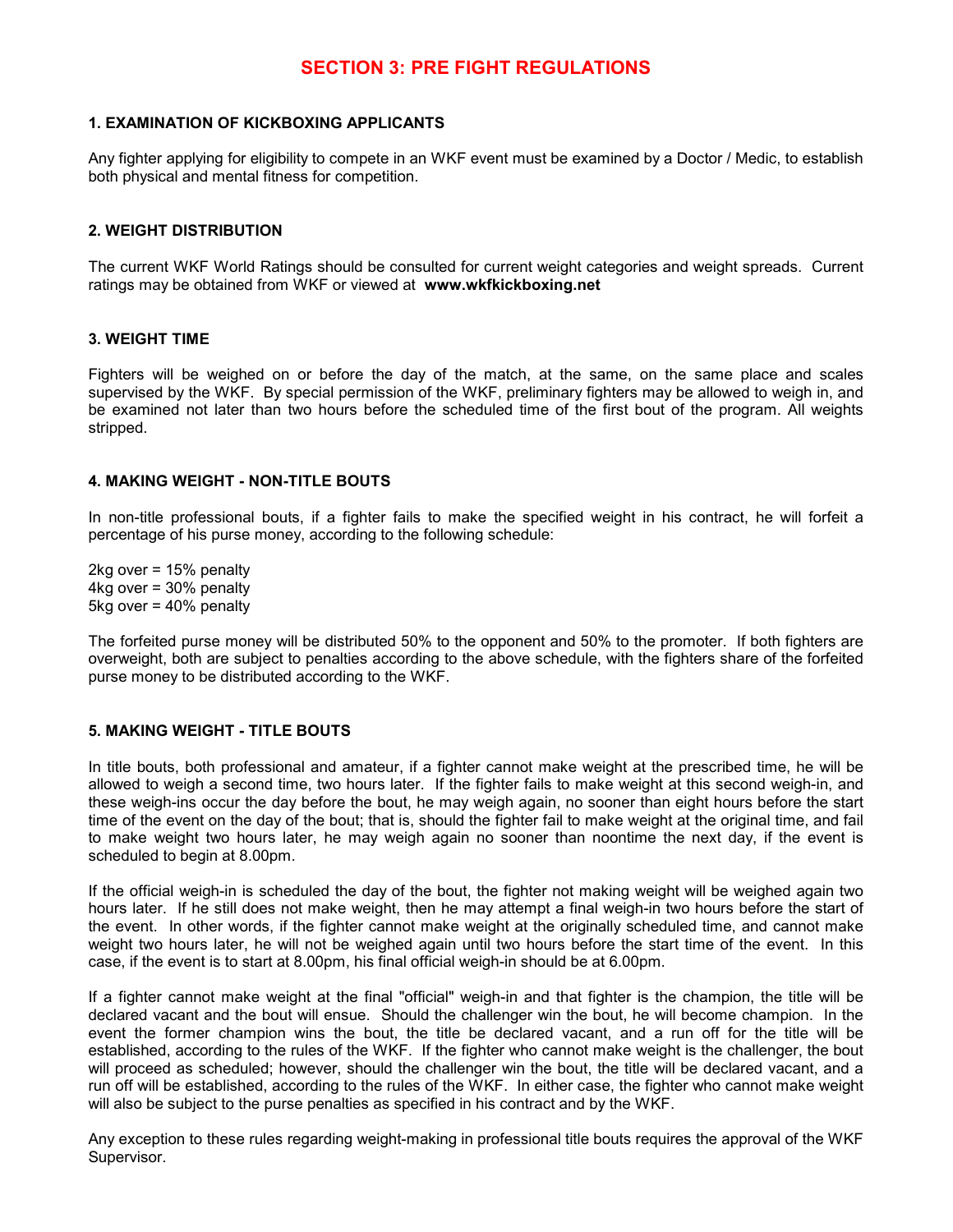#### 6. MINIMUM AGE OF FIGHTERS

The recommended for a participate in an WKF professional Kickboxing , K-1 or Muaythai event is 16 years of age, unless permitted by both the fighter's country of origin, the jurisdiction where the match takes place and the WKF representative. The minimum age of a participate allowed in an WKF professional Kickboxing or Muaythai event is 16 years.

All fighters seeking professional status, must provide proof of age, such as a birth certificate, ID card or legitimate driver's license.

#### 7. ADVANCE APPEARANCE OF MAIN EVENT FIGHTERS

In world, intercontinental and international title bouts, both the champion and the challenger will be present in the event locale according to the date stated in their fighter Contract. This date will be no less than 3 days before the event, unless, with WKF approval, the fighter and promoter agree otherwise. All fighters participating in world and intercontinental and international title bouts, and the promoter of these bouts, will enter an agreement using the WKF title Contract. Terms of the contract may be modified, but no rematch clauses, agreements between the promoter and the fighter regarding officials, or clauses that interfere beyond established guidelines, with a fighters availability to other promoters, will be allowed.

Breach of this contract by either party may lead to fines or suspension levied by the WKF Supervisor, in addition to any legal remedies.

#### 8. APPEARANCE BONDS AND FORFEITS

Fighters, both amateur and professional, may be required to post appearance bonds with a promoter for whom they are to appear. In the event the fighter fails to appear, this bond is to be forfeited and divided 50% to the promoter and 50% to the fighter's opponent for training expenses. The amount of the forfeit money must be specified in the fighter's contract.

#### 9. FIGHTERS MUST REPORT

All fighters, or Chief corner-man, must attend the pre-fight meeting held by the WKF Supervisor. This meeting will typically be following the weigh-in, or during the afternoon before the event. In addition, fighters will be required to report for physicals, and to their dressing rooms, at the time specified by the WKF Supervisor. Failure to do so will result in fines as per the WKF fine schedule, and possibly result in the fighter being dropped from the event. All fines will be retained by the WKF.

All fighters, once they report to the WKF Supervisor in charge of dressing rooms immediately prior to the start of an event, are not to leave the facility, and are subject to urinalysis and fines, if they do not remain in approved areas.

#### 10. FIGHTERS APPEARANCE

All fighters must be clean and present a tidy appearance. It will be at the sole discretion of the WKF Supervisor to determine whether facial adornments (mustaches, goatees, excessive sideburns) and length of hair present any potential hazard to the safety of the fighter or the opponent, or will interfere with the supervision or conduct of the bout. The excessive use of grease or any foreign substance is not permitted. The Referee, or the WKF Supervisor, shall insist upon removal of any such excessive grease or foreign substance. Non compliance by the contestant shall be sufficient cause for disciplinary action, such as purse deduction, or disqualification.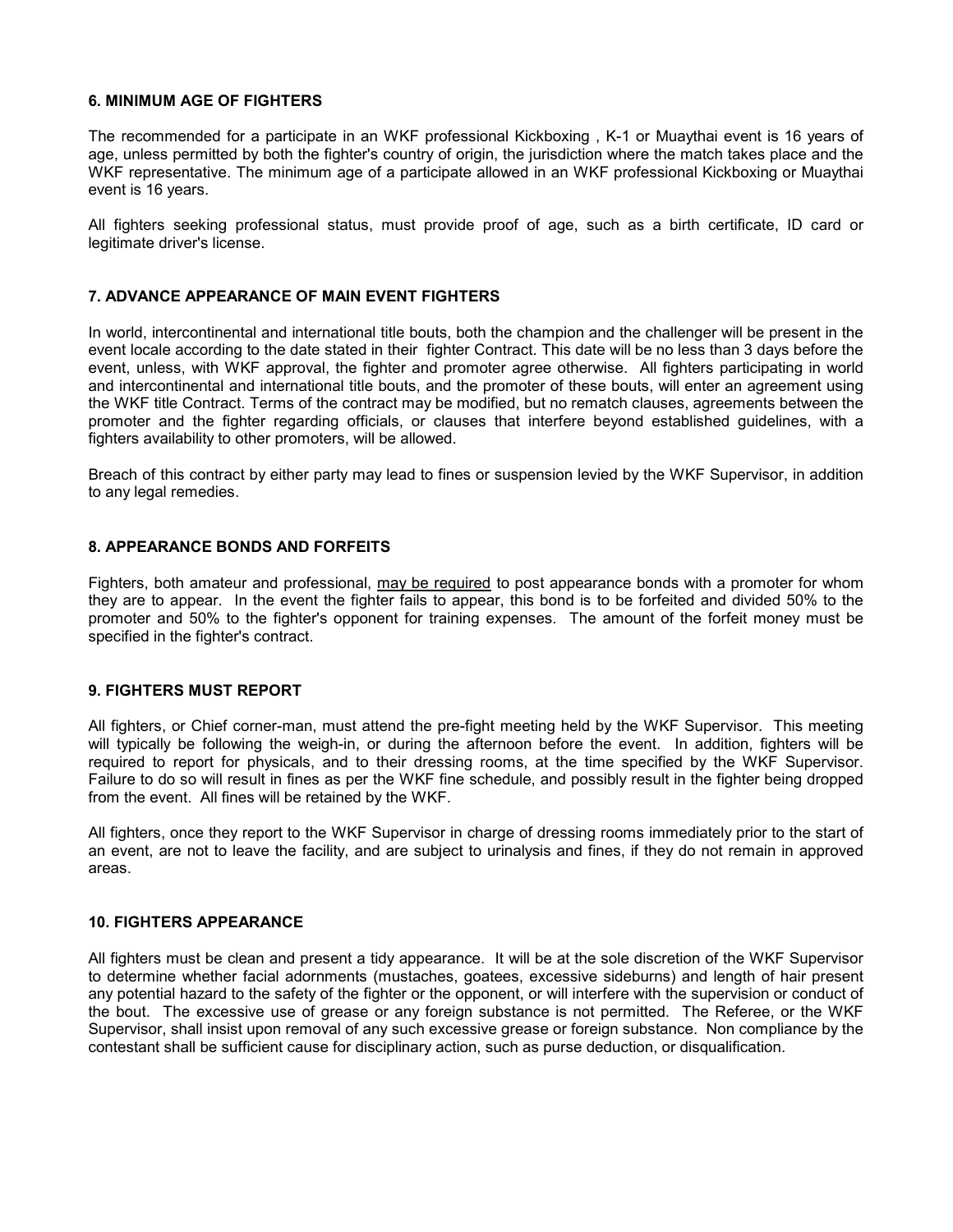#### 11. FIGHTERS DISQUALIFIED OR DECLARED INELIGIBLE DUE TO REGULATIONS

Fighters who are declared ineligible for their bouts due to excessive weight, misrepresented age, physical incapacities pre-known to the fighter, or other willful violation of WKF regulations, will be subject to fines and suspension by the WKF disciplinary committee. Unless otherwise specified in the fighters contract, the promoter will have no obligation to the ineligible fighters, and may demand reimbursement from the fighter for any expenses or purse pre-paid by the promoter. The promoter will, however, be obligated to pay the expenses of the opposing fighter who presents himself properly, plus any cancellation settlements if provided for in that fighters contract.

Fighters who are disqualified during their bout for willful gross rule violations, or unprofessional performance, or who represent themselves improperly following their bout, may be subject to the same penalties, at the discretion of the WKF Supervisor, with the approval of the WKF head office.

# SECTION 4: FIGHTERS; EQUIPMENT AND SECONDS

#### 1. UNIFORM

A uniform approved by the WKF Supervisor must be worn by all fighters upon entering the ring. For Full Contact Kickboxing matches, the uniform must include long pants that reach the ankle, for low kick, K-1 and Muaythai rules fighters must wear shorts and all clothing should be neat, clean and in good condition. Fighters must furnish their own uniforms.

Fighters who present themselves in improper uniforms will be fined from up to 10% of their purse by the WKF Supervisor, and will not compete in their bout until they present themselves according to regulations. Prior to the start of a contest, all male fighters will remove their uniform jackets or gowns, and any other adornments that are not required equipment. Black belts may be not worn in any fight.

#### 2. GLOVES, FOOTPADS, SHINPADS, GROIN PROTECTORS AND MOUTHPIECES

All preliminary fighters in Full Contact Kickboxing matches will wear regulation gloves and foot protective equipment approved by the WKF. If the gloves and footpads have been used previously, they must be whole, clean and subject to inspection by the referee as to condition. If found imperfect, they shall be changed before the bout starts. No breaking, roughing, or twisting of gloves or footpads shall be permitted.

Shinpads of soft substance must be worn by all fighters in Full Contact Kickboxing matches, and are subject to the approval of the WKF Supervisor. No rings, jewelry, or items other than those authorized may be worn. Elbow pads and forearm pads shall not be worn.

Footpads can not be worn in low kick, K-1 or Muaythai Rules matches.

All male fighters must wear an approved groin protector. A plastic cup with an athletic supporter is adequate, but an abdominal guard is preferable. All female fighters must wear foul-proof breast protection, all fighters must wear fitted mouthpieces. Fighters must furnish their own footpads, shinpads, groin protectors (or breast protectors for women), and mouthpieces. Fighters who do not present themselves properly equipped at the start time of their bout shall be subject to fines by the WKF Supervisor, and may be penalized by the referee, including being counted out of the match, if any equipment problems cannot be solved within five (5) minutes of the referees order to correct such problems.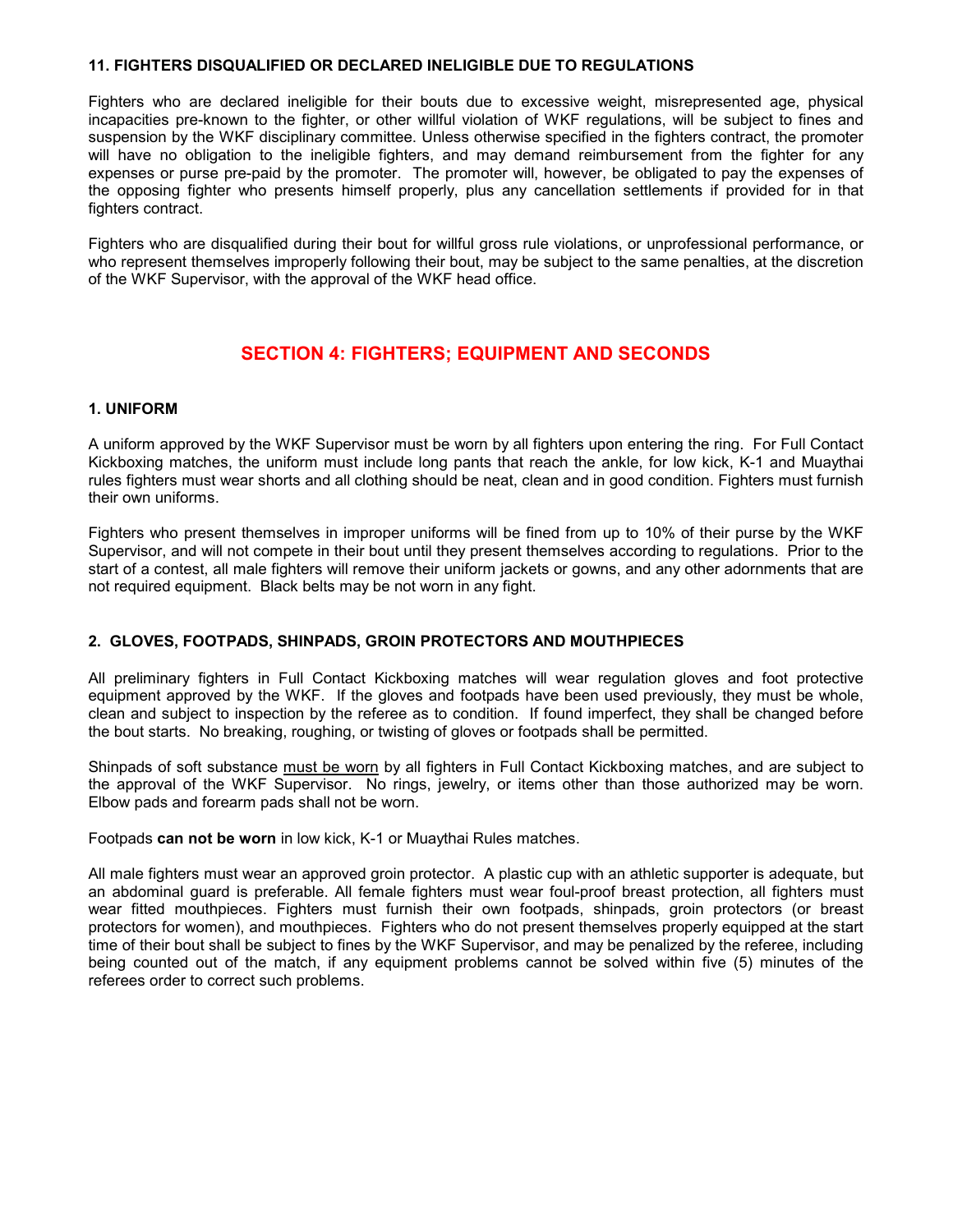#### 3. GLOVES -STANDARD SPECIFICATION

All gloves must be of a professional quality and must be approved by the WKF Supervisor. All gloves must be made so as to fit the hands of any fighter whose hands may be unusual in size.

All weight categories of 153lbs/69.5kg and lighter will use 8oz gloves in professional matches.

If one fighter is above 153lbs/69.5kg and one fighter is below, 10oz gloves will be used. All weight categories heavier than 153lbs/69.5kg will use 10oz gloves.

The make and type of all gloves must be approved in advance by the WKF Supervisor. The referee must inspect and approve any tape used on the gloves.

#### 4. GLOVES - ADDITIONAL MAIN EVENT STIPULATIONS

Gloves for all professional title bouts shall be new and furnished by the promoter of the event. Gloves for nontitle main events must be new, or approved in advance by the WKF Supervisor.

#### 5. HAND AND FOOT WRAPPINGS

The wrapping of hands is mandatory , but feet is not mandatory. Fighters who wish to wrap their hands or feet shall be responsible for their own gauze and tape.

Gauze shall be of the soft or soft-stretch type, and shall not exceed 2 inches in width. Tape shall be of the soft adhesive type and shall not exceed 1.5 inches in width. One 2,5 meters roll of gauze or Bandage, and not more than 7,5 x 2,5 meters of tape, are the maximum allowable amounts for each hand. No other materials, including pre-made hand wraps shall be allowed; nor shall any amounts exceeding those listed be allowed under any circumstances.

Gauze shall be for the protection of the hand only, and the amount shall be the discretion of the WKF Supervisor. Tape shall be present only to hold the gauze in place, and no more than one layer of tape be allowed on the striking surface of the hand and only 1 strip between the fingers not to exceed 2 cm in width and 10 cm in length.

The WKF Supervisor must inspect all hand and foot wrappings, and must sign across the knuckles of the hand wrappings before the gloves are secured on the hands.

#### 6. NUMBER OF CORNER-MEN AND THEIR APPEARANCE

Each fighter may have three (3) corner-men of his choice, and each cornerman, while assisting in the fighter's corner, must wear an uniform, must present a neat and tidy appearance, provide a bucket, tape, water bottle and other equipment necessary to perform his function, and fix a place for the fighter to wait during the rest periods. Corner-men may not sit, stand on, lean on or touch the ring apron during the course if a round, nor otherwise interfere physically or verbally with the bout or the duties of the officials. During the rest periods, only one of the corner-men may be in the ring at any time. The referee may, at his discretion, levy penalty points for improper and unprofessional conduct by the seconds.

#### 7. THROWING WATER PROHIBITED

Any excessive or undue spraying of water on any fighter between rounds is prohibited. Corner-men will wipe dry the ring canvas in their corner before the start of each round. Fighters will spit only in the bucket, and not the ring.

#### 8. THROWING IN THE TOWEL

A manager or chief corner-man may toss a towel into the ring in token of the defeat of his principal. However, such manager or chief Corner-man must follow the towel into the ring as soon as it is possible for him to do so.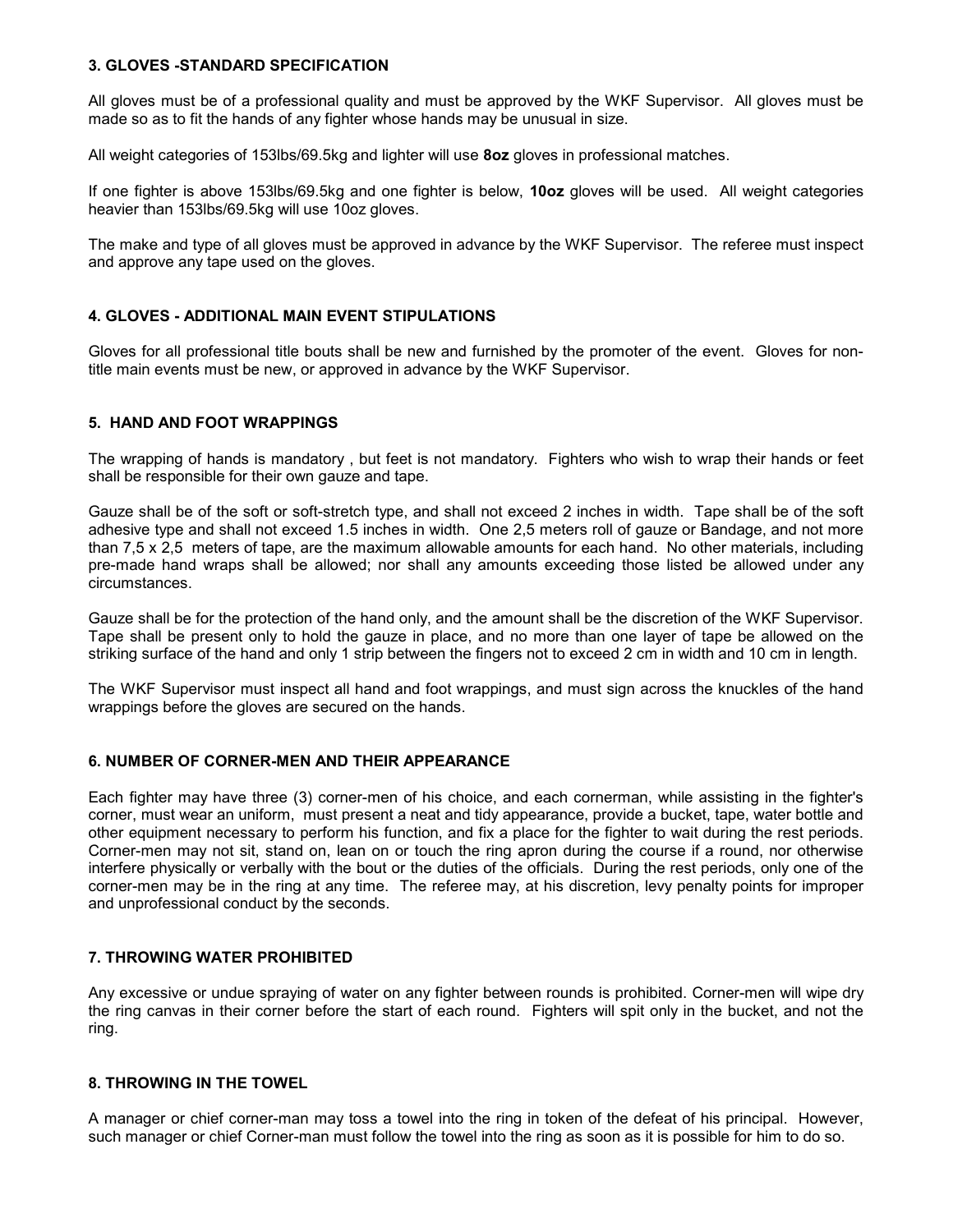# SECTION 5: CONDUCT OF BOUTS

#### 1. DURATION OF ROUNDS

Each round will be two (2) minutes in duration for Full Contact and low kick matches, (3) three minutes for K-1 and Muaythai matches. The time runs continuously and may be called or stopped only by the referee in special cases, such as equipment or uniform adjustment, harmful injury or commitment of a foul.

# Full contact

| <b>World Title</b> | 12 rounds x 2 / 1 break   | Intercontinental Title | 12 rounds $x 2 / 1$ break    |  |
|--------------------|---------------------------|------------------------|------------------------------|--|
| women              | $10 \times 2$             | women                  | $10 \times 2$                |  |
| Continental title  | 10 rounds $x$ 2 / 1 break | National title         | 7 rounds x 2 / 1 break       |  |
| women              | 8x2                       | women                  | 6 rounds x 2 / 1 break       |  |
| Low kick           |                           |                        |                              |  |
| <b>World Title</b> | 10 rounds $x$ 2 / 1 break | Intercontinental Title | 10 rounds $x$ 2 / 1 break    |  |
| women              | $9 \times 2$              | women                  | $9 \times 2$                 |  |
| Continental title  | 8 rounds x 2 / 1 break    | National title         | 7 rounds x 2 / 1 break       |  |
| women              | $7 \times 2$              | women                  | 6 rounds x 2 / 1 break       |  |
| $K - 1$            |                           |                        |                              |  |
| <b>World Title</b> | 5 rounds x 3 / 1 break    | Intercontinental Title | 5 rounds x 3 / 1 break women |  |
|                    | 5x2                       | women                  | 5x2                          |  |
| Continental title  | 5 rounds x 3 / 1 break    | National title         | 5 rounds x 3 / 1 break       |  |
| women              | $5 \times 2$              | women                  | 5 rounds x 2 / 1 break       |  |
| <b>Muay Thai</b>   |                           |                        |                              |  |
| <b>World Title</b> | 5 rounds x 3 / 1 break    | Intercontinental Title | 5 rounds x 3 / 1 break       |  |
| women              | 5x2                       | women                  | 5x2                          |  |
| Continental title  | 5 rounds x 3 / 1 break    | National title         | 5 rounds x 3 / 1 break       |  |
| women              | 5x2                       | women                  | 5 rounds x 2 / 1 break       |  |

#### 2. REST PERIODS

Rest periods between rounds will be always one minute in duration.

#### 3. REFEREE INSTRUCTION

The referee will, before starting a bout, ascertain from each fighter the name of his chief coach and will hold said chief corner-man responsible for the conduct of his assistant corner-men during the progress of a bout. The referee will call the fighters together before each bout for final instructions, at which time each fighter will be accompanied by his chief corner man only.

#### 4. PERSONS ALLOWED IN RING

No persons other than both fighters and the referee may be in the ring during the progress of a round. Judges shall not enter the ring for any reason throughout the entire event. The referee may penalize or disqualify any fighter whose corner personnel or fans break this rule.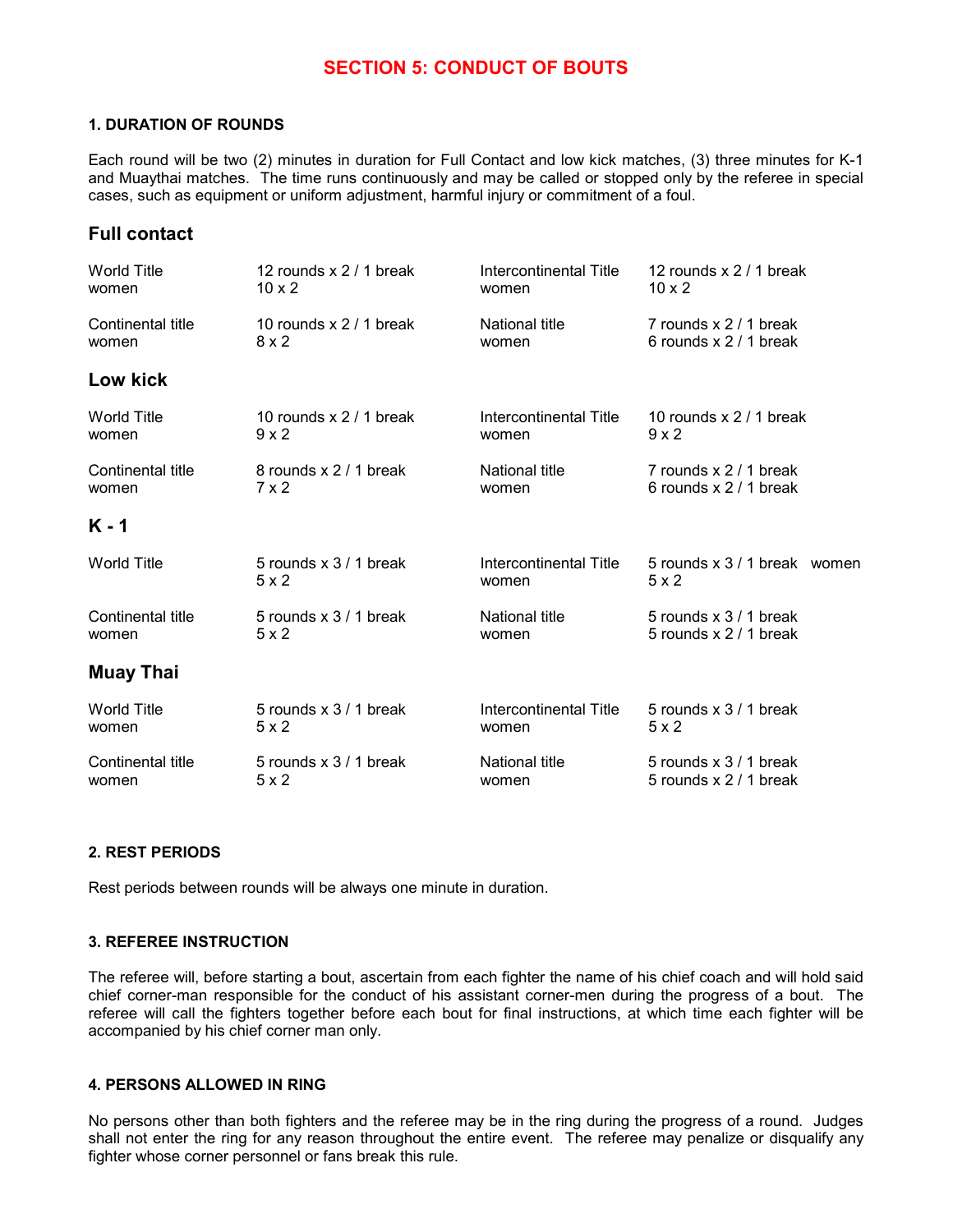#### 5. AUTHORIZED OFFENSIVE TECHNIQUES

All offensive punching, kicking and striking techniques are authorized, with the exception of those techniques specified as "Fouls" in Rule number 6 below. Permitted techniques include those techniques in various Karate, Kung Fu, Tae Kwon Do, Kickboxing, Muay Thai and similar systems of fighting. The various offensive techniques may be executed according to the individual fighter's style or system of fighting.

#### 6. FOULS

Fouls may be classified at the discretion of the referee. The referee will base his decision as to the severity of the penalty on the intent of the fighter committing the foul and the result of the foul. At the time of the infraction, the referee will indicate to the scorekeeper the number of points that are to be subtracted from each scorecard at the end of the round, or he may simply issue a warning to the fighter, wherein no points will be subtracted.

Fouls include:

- 1. Head butting.
- 2. Striking or kicking any area below the waist (Full Contact bouts only) or kicking to the groin
- 3. Intentional striking or kicking to the back of the head, the neck, or to the throat.
- 4. Special foul rules exist concerning the spinning backfist. As with all other hand strikes, this technique must be executed with the padded knuckle section of the glove. On the first attempt that strikes with the forearm or bottom fist (hammerfist), the referee must declare a 1-point penalty; each successive similar foul will again result in at least a 1-point penalty. The first spinning backfist attempt that lands with the elbow will result in a 2-point penalty; any successive attempts that land with the elbow will result in a 2 or 3 point penalty, or disqualification.
- 5. any intentional Linear, or straight-in, striking or kicking to the spine.
- 6. Punching or kicking a fighter when he is down. A fighter is considered down when any part of his body other than his feet touches the floor. If a fighter is on his way to the floor, his opponent may continue to attack until he has touched the floor with any part of his body other than his feet.
- 7. Take downs, other than legal sweeps.
- 8. Intentionally pushing, shoving or an opponent to the canvas or out of the ring with any part of the body.
- 9. Illegal sweeping (see special notes on sweeping in Rule 9 of this section).
- 10. Attacking on the break when both fighters have been instructed to take a step back by the referee.
- 11. Attacking after the bell has sounded and the referee stops the bout to end the round.
- 12. Holding and hitting; such as holding with one hand, especially behind the neck, and hitting with the other hand.
- 13. Grabbing or holding an opponents foot or leg, followed by a take down, strike or kick (Full Contact bouts only)
- 14. Holding the ropes with one hand while striking or defending with the other hand or the legs.
- 15. Leg checking in extending the leg to check an opponent's leg to prevent him from kicking (Full Contact bouts only)
- 16. Purposely going down without being hit, which will result in referee automatically administering an 8-count, as specified in the rule on knock downs (dive)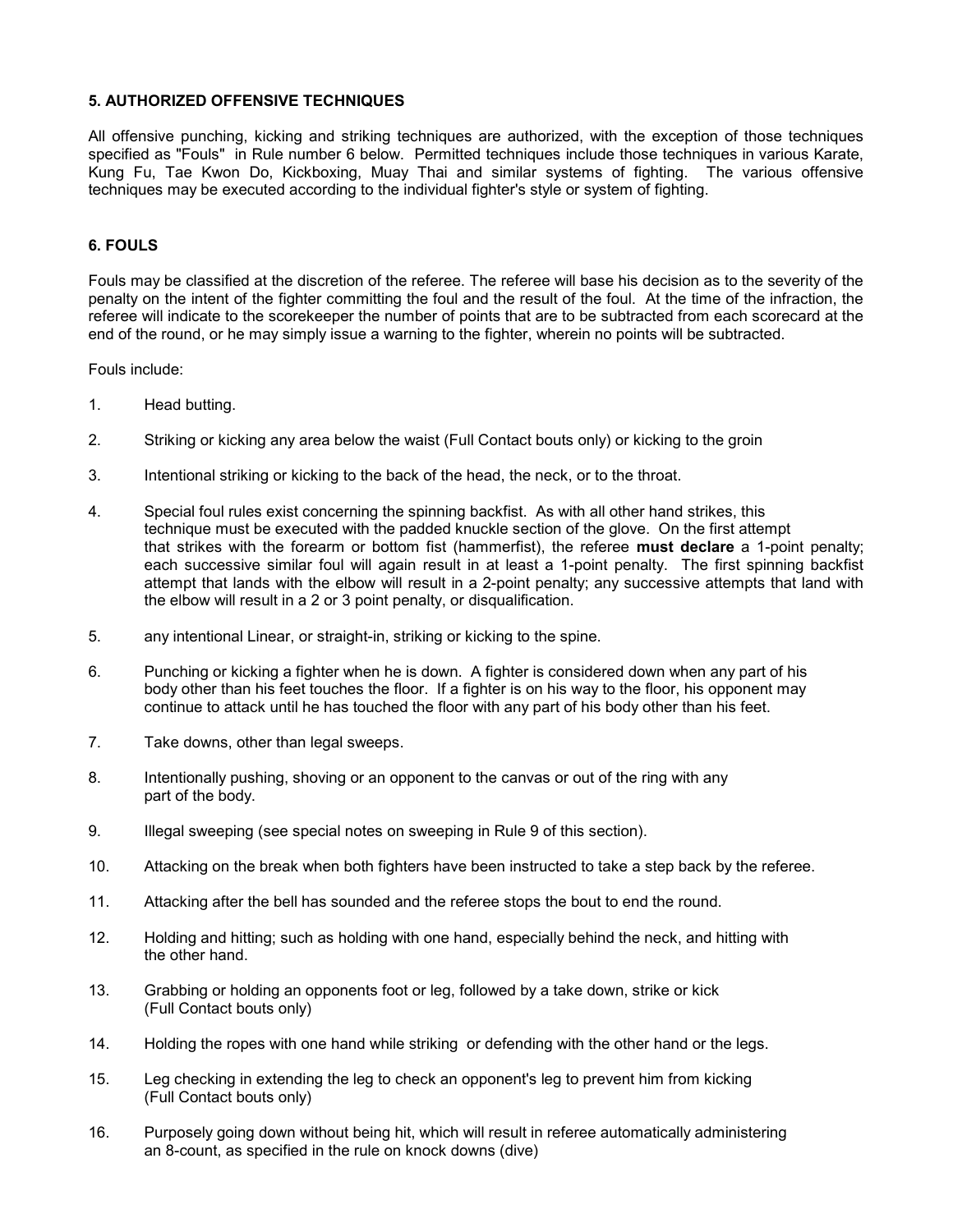- 17. The use of abusive language in the ring or corner, as determined by the referee.
- 18. Hitting or flicking with an open glove or thumb, or striking with the inside, or bottom of the glove.
- 19. Intentionally evading contact.
- 20. Clinching holding or otherwise tying-up an opponent's arm to prohibit him from punching.
- 21. Intentionally delaying the contest through improper equipment, seconds remaining in the ring after the start of the round, beginning a round without a mouthpiece or by intentionally dropping or spitting out the mouthpiece, etc.

#### NOTE :

A fighter who executes a fouling technique which is deemed malicious (with the intent of causing injury above and beyond the scope reasonably expected in a bout of this nature), may be subject to bearing the medical, as well as related recovery and recuperation expenses of the fighter who is injured as a result of such a fouling technique. If a fighter is injured from a fouling technique and the fighter is allowed to continue, and, if the fight is stopped later on in the bout due to further damage to the injury, the scorecards will be consulted. If the fighter who did the fouling is ahead, a technical draw is awarded. If the fighter who is fouled is ahead, he wins the bout by a technical decision.

#### 7. SCORING THE FOULS

When the referee determines that a foul has been committed and that the fight will continue, the scorekeeper will automatically deduct the appropriate number of points on each judge's scorecard.

When both fighters commit fouls, the appropriate points will be deducted from each judge's scorecard for each fighter.

In the event that a fighter commits the same foul two or more times during the course of the bout, the fighter may be disqualified by the referee. The referee may also let the fight continue if he feels that no malicious intent was involved, and instruct the scorekeeper to deduct the appropriate points for each foul. No fighter will be scored less than six in a round.

#### 8. INJURY RULE

If the referee determines that the fouled fighter needs time to recover, he may stop the bout and the time and give the injured fighter a reasonable amount of time to recover, up to a maximum of three minutes under normal circumstances. At the end of this reasonable rest period the referee and the ring doctor / medic will determine if the fouled fighter can continue the bout. If he can, time in that round will be resumed, and the bout will continue.

The scoring of the foul will be based on the following determination by the referee.

- A. If the referee determines that the foul was obviously committed by one of the fighters, and that the fouled fighter did not contribute to the injury (by ducking into a knee, moving into an oncoming forehead, etc.), the referee will instruct the scorekeeper to deduct the appropriate number of points from the scorecard of the fighter committing the foul.
- B. If the referee determines that the injured fighter was responsible for **his own injury**, the referee will not penalize his opponent in any manner. In this case, if the referee or Doctor determine that the injured fighter is unable to continue, he will lose by technical knockout.
- C. If the referee determines that there was **no fault** attributable to either fighter (that the injury was caused by both fighters, so called clash), the referee will allow the injured fighter 3 minutes time to recover but will not penalize either fighter. If, at the end of the recovery period, the referee or the ring Doctor determine that the fouled fighter cannot continue, the scores will be added prior to that round and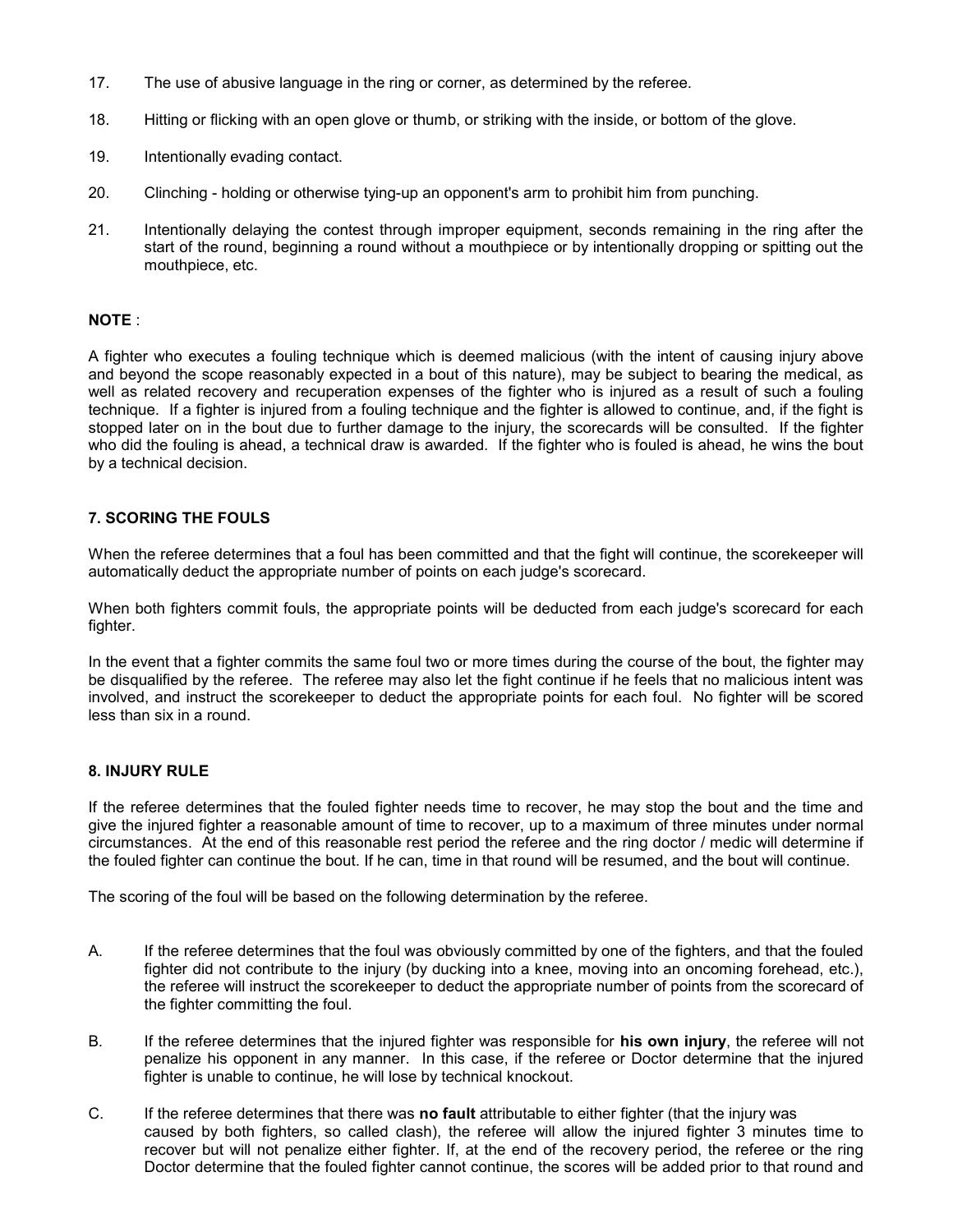the bout awarded to the fighter leading at that time. This foul is referred to as a "no fault" foul and the decision is a "technical decision".

 If the "no fault" foul occurs in the first round of any fight the referee will declare a "technical draw". An non-title bout must last at least two full rounds, and a professional World title bout must last at least three full rounds for a "technical decision" to be awarded. Otherwise, a "technical draw" is awarded.

- D. If the title bout is justified (number of required 3 full rounds completed to go to the scorecard) the round in which the foul occurs is always scored prior to going to the judges decision I it's just a very short round or very little action the judges score it 10-10.
- E. Blind Fouls If an injury occurs due to a suspected foul, that the referee was unable to see (blind foul), the Referee may, at his sole and final discretion, confide with any or all of the three judges, and the WKF Supervisor, to determine were the fault may be placed. He may consider all of the opinions expressed by these officials, in making his determination. A referee's decision on fouls may be overruled at ringside only by the WKF Supervisor and then only in the instance of a clear error or misapplication or violation of the rules.

#### 9. SWEEPING

In all matches, sweeps must be executed with the arch of the foot and delivered to the outside or inside part of the leg, and only to the lower portion of the calf or ankle. The sweeping technique must be an obvious attempt to unbalance the opponent's front or rear leg, and must clearly not be an attempt to injure the leg.

Follow-up techniques must land on the opponent prior to any part of his body touching the floor (other than the soles of his feet). As always, striking a downed opponent is illegal. A successful sweep is not considered a knockdown.

#### 10. CONTINUAL KICKING RULE

There is no "Minimum Kick Count" under WKF Ring sport rules. Each fighter must continually kick throughout the round. If a Fighter kicks ten times in the first thirty seconds, and does not kick for the next ninety seconds, they haven't continually kicked. A fair ratio of Kicks to Punches must be used throughout the whole round.

Legal kicks are considered those which are attempts to land hard on a target area of the opponent's body, with the intent to do damage, or any legitimate attempt to kick the head.

If a fighter is deemed by the Referee or Judges to have failed to continually kick throughout a round, the referee will give a warning or minuspoint that must be announce by the Supervisor. After the first warning or minus point the referee will deduct points at his discretion. If a fighter deliberately breaks the "Continual Kicking Rule" he may be disqualified

If both fighters should simultaneously fail to meet their continual kicking rule as described above, the bout would be stopped and declared a no contest.

#### 11. INTENTIONAL EVASION OF CONTEST

A fighter intentionally avoiding any physical contact with his opponent will receive a warning from the referee. If a fighter continues to avoid a confrontation with his opponent after receiving a warning during that round, he may be penalized by the referee. If the fighter continues to evade action, either in the same round or in any round, the referee may at his discretion, award more penalties, or stop the bout and declare a technical knockout.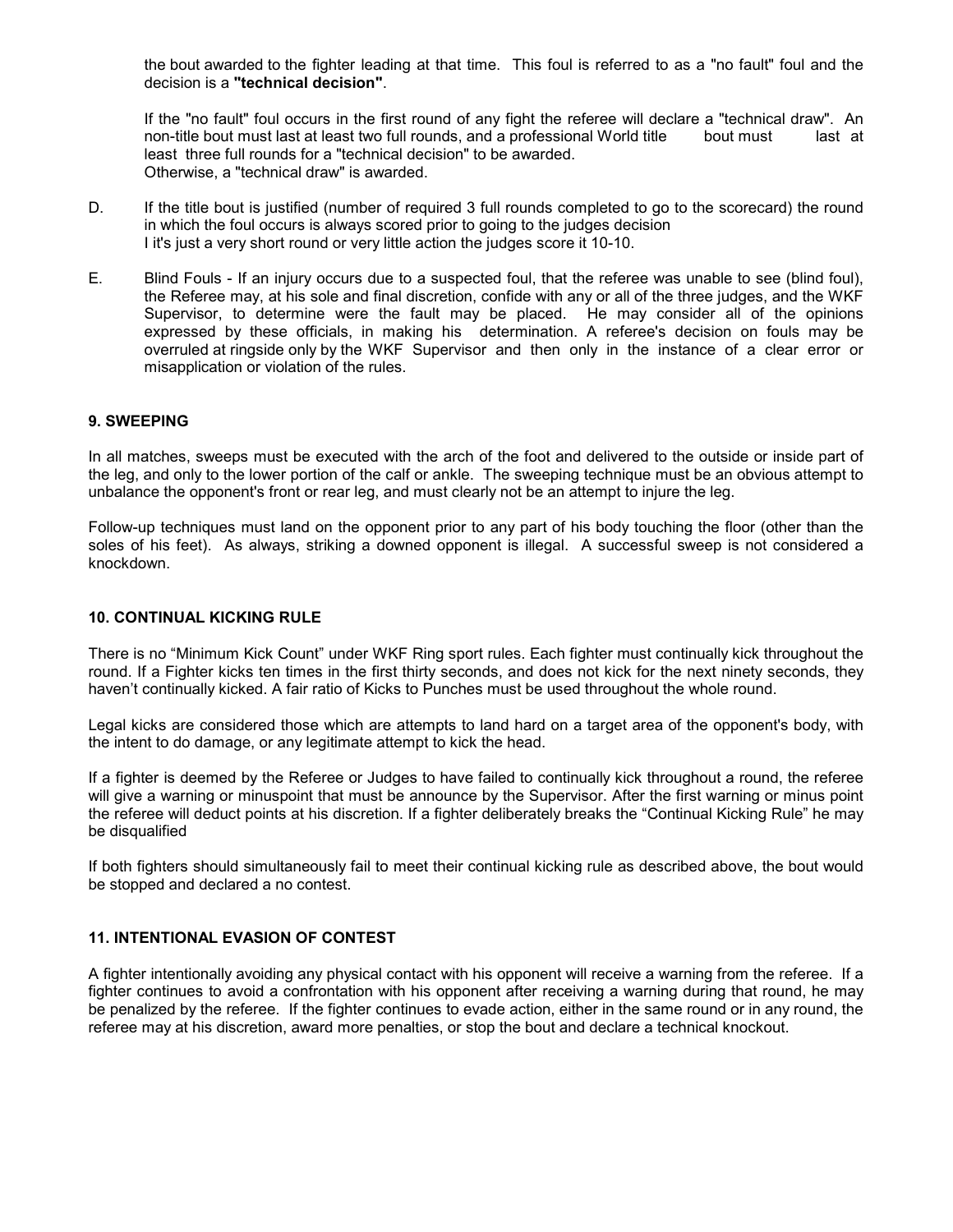#### 12. THE POWER TO STOP THE CONTEST

Either the referee or the WKF Supervisor in attendance, shall have the power to stop the contest. The referee shall have the power to stop a bout at any stage during the bout, including the rest periods, if he considers it too one-sided, or that either fighter is in such condition that to continue might subject him to serious injury. In either case, the referee shall have the power to render a judgment. Should both fighters be in such condition that to continue might subject them to serious injury, the referee will declare the match a technical draw.

In cases where a fighter receives a cut eye from a fair blow or an accidental foul, or any other injury which the referee believes may incapacitate the fighter, the referee may call the attending doctor to the ring for examination of the fighter before he decides to stop the bout. Time will be called during the examination. The ringside doctor shall NOT have the power to enter the ring, whether or not he is summoned by the referee, to ascertain the extent of any injury he believes may have occurred, or any serious injury he believes may have been suffered by a fighter.

The Doctor shall notice his desire to see the injured fighter from outside of the ring, only by instructing the WKF Supervisor or time keeper to have the bell rung. The ringing of a bell, thus ordered mid-round, shall signal the referee to temporarily stop the bout for an urgent medical examination. Time will be called during the examination. Time for examination is maximum of three minutes, than the referee decide to terminate the fight or not. The referee can  $-$  but must not  $-$  follow the advise of the match doctor. If he follows the doctor's advise and the fight is terminated, the decision is D.O.D.

Only the referee and WKF Supervisor have the power to terminate the bout, and should the physician or match doctor request termination for medical reasons, the referee must decide to terminate the bout or not. The referee shall have the sole power to render a judgment in the event of termination.

#### 13. MOUTHPIECES

No fighter will be permitted to begin any round without a mouthpiece. Failure to begin a round with the mouthpiece inserted shall be deemed by the referee to be "delay of bout" foul, and shall draw a warning or penalization as determined by the referee. In professional whenever the mouthpiece is knocked out by a fair blow or a foul tactic, or however the mouthpiece is dropped or spit out by the fighter, the referee shall stop the bout and call time out, and allowing the fighters' seconds to clean off and replace the mouthpiece.

Willful dropping, or spitting out of the mouthpiece by a fighter, shall also be deemed as a "delay of bout" foul, and the fighter must be penalized with a minus point by the referee. In professional bouts, the mouthpiece is replaced whenever it is lost for any reason.

#### 14. PROCEDURE FOR FAILURE TO COMPETE - DIVE

In any case where the referee decides that the fighters are not honestly competing, that a knockout is a "dive", or a foul is actually prearranged termination of the bout, he will not finish the knockdown count, nor disqualify a fighter for fouling, nor render a decision. He shall stop the bout and declare it ended, not later than before the end of the last round, and order purses of both fighters held pending investigation and disposition for the funds by WKF. The announcer shall inform the audience that a "no decision" was rendered. The WKF Supervisor will have the final authority in rendering a decision on the match, including dispensation of purse monies.

#### 15. FAILURE TO RESUME BOUT

No fighter shall leave the ring during the one-minute rest period between rounds. Should a fighter not come out of his corner when the bell sounds at the commencement of a round, the referee will begin counting as though the fighter were knocked down, and the scoring judges will consider the situation as an actual knockdown when scoring the round. At the conclusion of the count, should the fighter fail or refuse to resume fighting, the referee will award a technical knockout to his opponent, unless the circumstances indicate to the referee the need for an investigation or disciplinary action, in which event the referee will not make a decision, and will order the purse or purses of either one or both fighters withheld.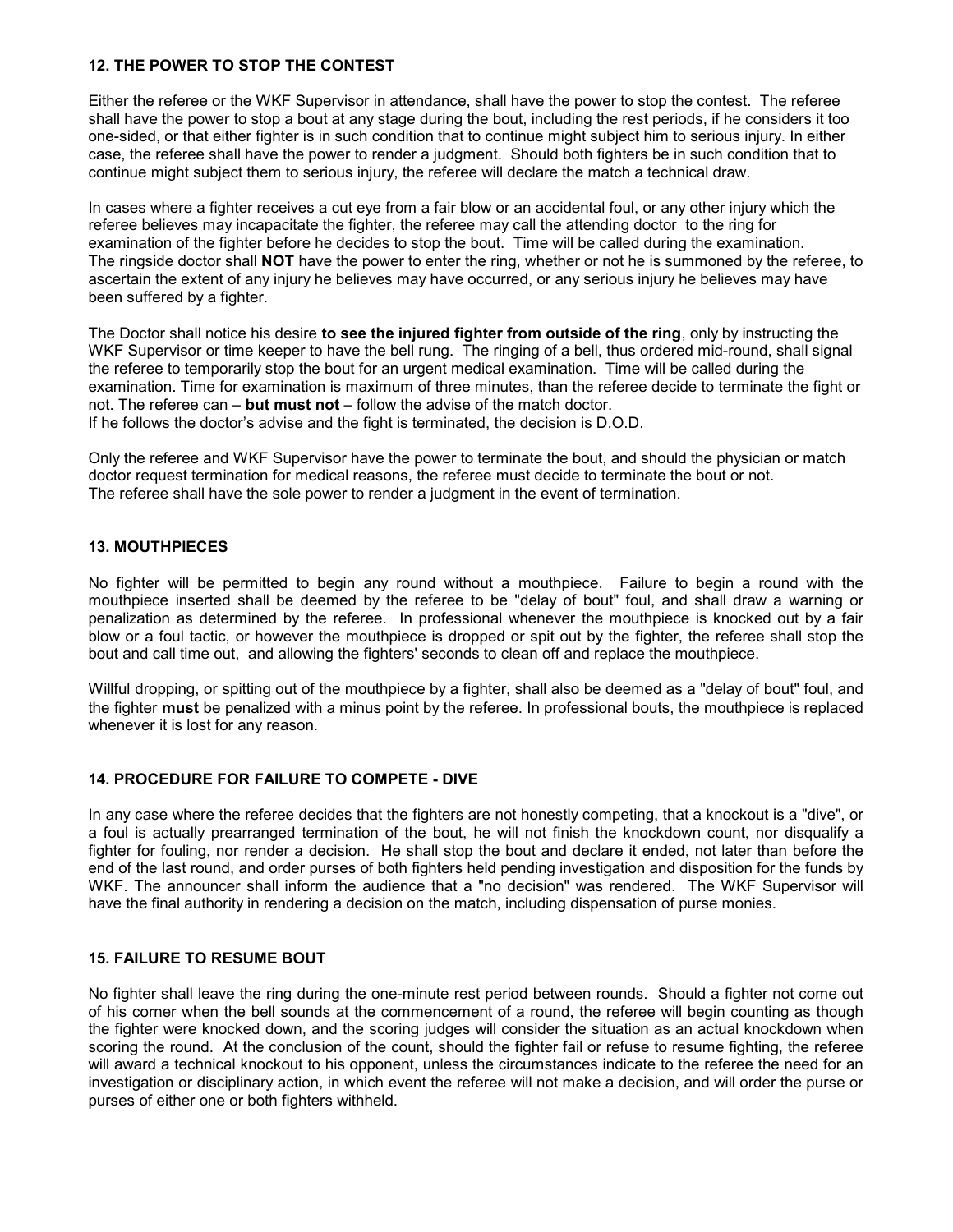#### 16. WIPING HAND PADS

Before a fallen fighter resumes fighting after having been knocked down, or having slipped or fallen to the canvas, the referee will wipe the fighter's gloves free of any dirt or moisture.

#### 17. METHOD OF COUNTING OVER A FIGHTER WHO IS DOWN

When a fighter is knocked down, the referee will send the standing fighter to the furthest neutral corner of the ring, pointing to that corner. He will start the count holding up fingers in front of the face of fighter who was knocked down. If a fighter is knocked down, the referee will begin a mandatory eight count. If the fighter then appears able to continue, he will allow the bout to resume. The referee's count is the only official count. The referee shall not count past eight if a fighter has risen to his feet. A fighter may not be saved by the bell, even in the last round. However, if the bell sounds, ending a round sounds before a fighter begins to fall, the fighter will be allowed to return to his corner, being helped, if necessary, by only one of his seconds.

Should the opponent fail to stay in the furthest neutral corner, the referee will cease counting until he has returned to it, and then resume the count at the point from which it was interrupted. If the fighter does not rise before the count of eight, he will be declared knocked out and the bout will be awarded to his opponent.

If, in the referee's opinion, the downed fighter will not be able to rise by the count of eight, and he believes the fighter requires more immediate attention, he may signal the end of the bout before the count of ten by waving his arms in front of his face and immediately summoning the fighter's corner personnel and the ring physician to attend the down fighter.

A fighter will be declared knocked down if any portion of his body, other than his feet, touch the floor. A fighter will not be declared knocked down if he is pushed or accidentally slips to the floor. The decision as to whether a contestant as been pushed or slipped to the floor, rather than being knocked down, will be made by the referee.

If the fighter taking the count is still down when the referee calls the count of eight, the referee will wave both arms to indicate that he as been knocked out, and will signal that the opponent is the winner. A round's ending before the referee reaches the count of eight, or a towel thrown in the ring from the corner man, will have no bearing of the count; there is no saving by the bell or towel. In all bouts, the fallen fighter must rise before the count of eight to avoid being knocked out.

The referee may determine during the rest period between rounds, that a fighter is unable to continue the bout safely and is thus the loser of the bout by technical knockout. The referee may, at his discretion, request that the ringside Doctor examine a fighter during the bout. Should the examination occur during the course of a round, the clock shall be stopped until the examination is completed. Time for examination is maximum of three minutes, than he must terminate the fight. The referee will declare the match D.O.D. "doctors decision"

If both fighters go down simultaneously, counting will be continued as long as one of them is down. If both fighters remain down until the count of eight, the bout will be stopped, and the decision will be a technical draw. If one fighter rises before the count of eight, and the other fighter remains down, the first fighter to rise shall be declared the winner by knockout. If both fighters rise before the count of eight, the round will continue.

#### 18. RESUMING COUNT

Should a fighter who is knocked down rise before the count of eight is reached, and go down immediately without being struck, the referee shall resume the count where it was left off. If the fighter is standing for more than two seconds, or is in some way touched by his opponent before going down, the referee will begin a new count.

#### 19. COUNTING FOR KNOCKDOWNS

As soon as a fighter has been knocked down, the referee directs the opponent to the farthest neutral corner. When the referee has finished directing the standing fighter, he returns to the fallen fighter and counts over him, picking up the count from the timekeeper. In other words, if the timekeeper has reached the count of four by the time the referee returns to the fallen fighter, the referee begins counting with the number "five".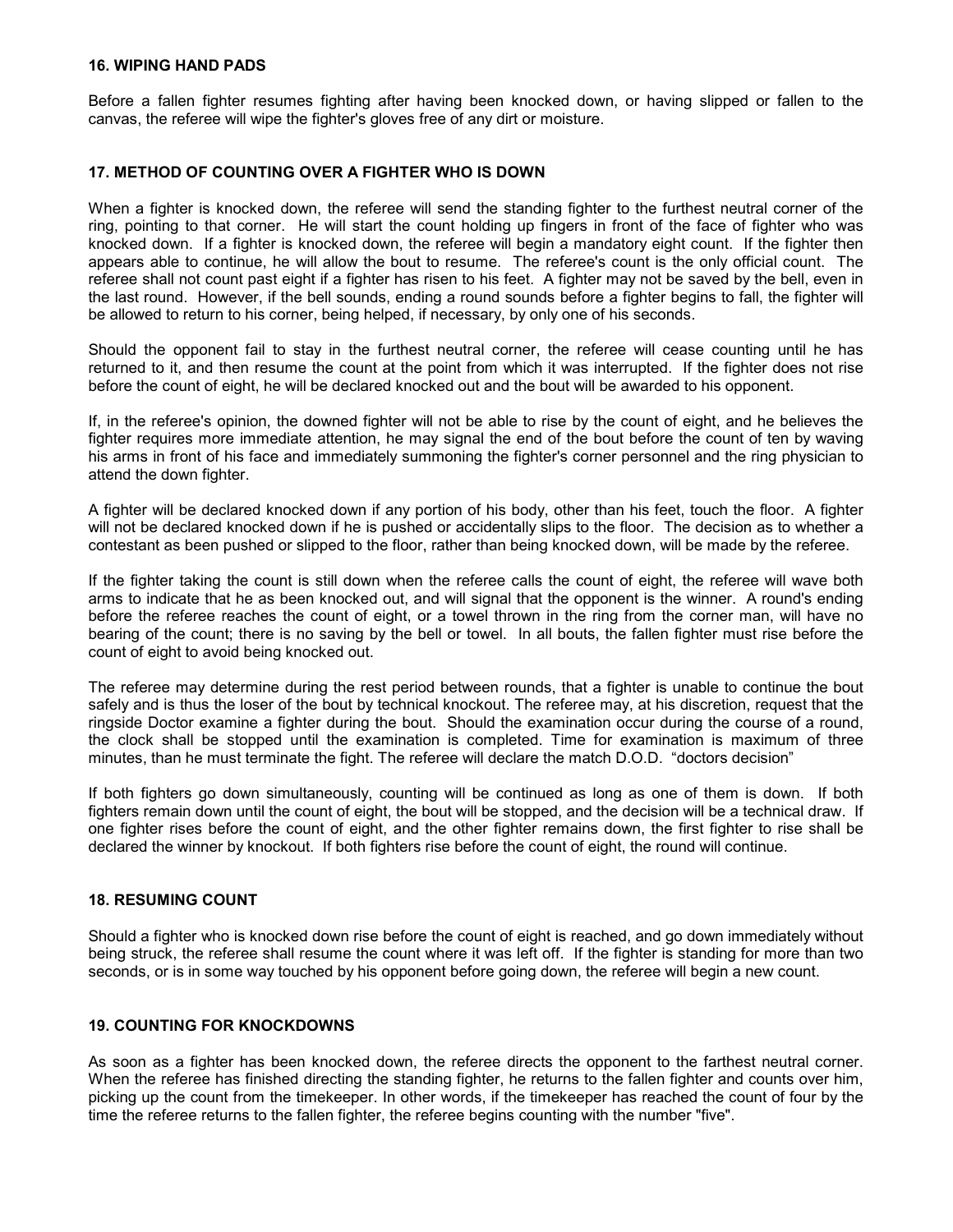#### 20. STANDING 8-COUNT

In professional bouts, the referee may, at his discretion, administer a standing 8-count to a fighter who is in trouble, but who is still standing. He shall direct the opponent to a neutral corner, then begin counting from one to eight, examining the fighter in trouble as he counts. If, after completing the 8-count, the referee determines the fighter is able to continue, he shall order the bout to resume. If the referee determines the fighter is not able to continue, he shall stop the bout and declare the opponent the winner by knockout.

#### 21. WHEN A FIGHTER FALLS FROM THE RING DURING A ROUND

When a fighter has been wrestled, pushed, or has fallen over or through the ropes during a bout, the referee will call time out, and, if the fallen fighter's ability to return to the ring seems at all questionable, may ask the ringside physician to examine the fighter.

If, in the opinion of the physician and referee, the fallen fighter is able to continue the bout, he will be allowed assistance back into the ring from only one handler from his corner. The handler will do no more than assist the fallen fighter, and if found performing any other task as are normal during rest periods, i.e; stopping a cut, etc; the referee will immediately penalize or disqualify the fallen fighter.

A fighter who deliberately wrestles, pushes, or throws an opponent from the ring, or who hits him when he is partly out of the ring and prevented by the ropes from assuming a position of defense, will be penalized by the referee. If the tactic results in injury, the guilty fighter may be disqualified according to the appropriate ruling under Fouls.

When a fighter intentionally falls through the ropes, or was knocked from the ring by a fair blow (that is to say not wrestled, pushed, or otherwise shoved through the ropes by his opponent), the referee will begin counting the fallen fighter as though he has been knocked out in the ring. The fighter's cornerman, in this instance, will not be allowed to assist the fighter back into the ring.

Once standing on the ring platform outside the ropes, the fighter must enter the ring immediately, where he may either resume the bout, or the referee may finish the count.

When the fighter has fallen over or through the ropes, the other shall retire to the farthest neutral corner and stay there until instructed to continue the bout by the referee.

#### 22. THREE KNOCKDOWN RULE

There will be no "three knockdown rule" in effect in any bout. The referee will in all circumstances have the authority to stop a contest or allow it to continue, regardless of the number of knock downs or standing eightcounts.

# SECTION 6: PHYSICAL EXAMINATION AND SAFETY REGULATIONS

#### 1. PHYSICAL EXAMINATIONS AND FEES

The attending Doctor will have a suitable place or room which to make his examinations. His fees shall include temporary or emergency treatment to any injured fighter in the arena or dressing room. The fees for such examination shall be borne by the promoter. The Doctor to be retained must have been the recipient of an M.D or D.O. degree, or recognized international equivalent.

#### 2. TIME AND EXAMINATION

A through physical examination will be given to each fighter by the attending Doctor at the time of weigh-in.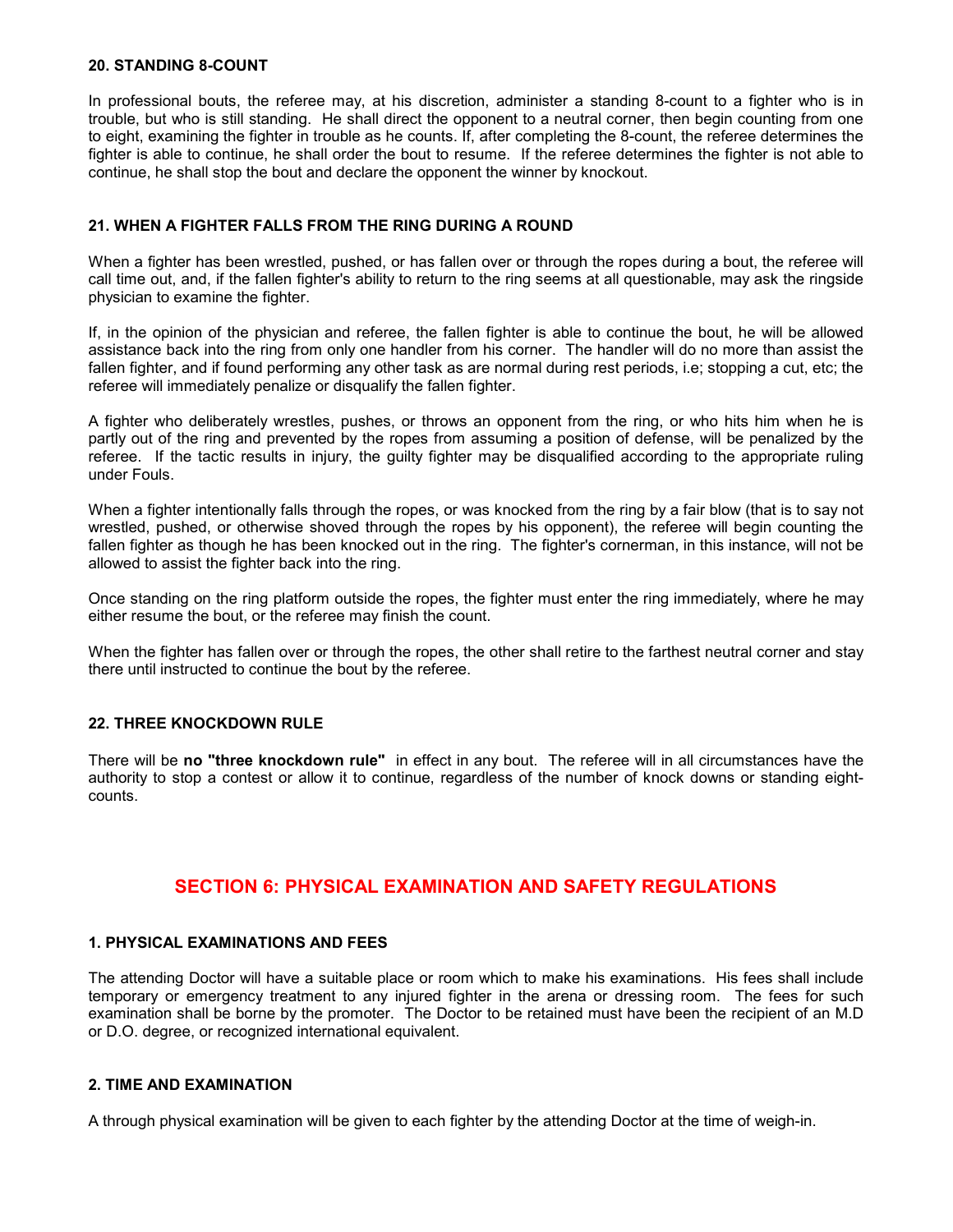#### 3. EXAMINATION ORDERED BY THE WKF

Any fighter who has been signed to a contract for a fight at any event may be ordered by the WKF to appear at any time to be weighed or to be examined by to official match Doctor .

Any fighter who participates in an WKF sanctioned event, may, at the request of the WKF Supervisor, be required to submit to a pre-fight or post-fight blood and/or urine examination for foreign substances. Any fighter who refuses to submit to the examination will be immediately suspended for a length of time as specified by the WKF, and will be subject to disciplinary action and penalties as provided in contractual agreements with the WKF and promoter. In case of any title fights , when the new champion refuses the examination has the title to be declared as vacant immediately.

#### 4. REJECTIONS AND REPORTS

Should any fighter examined prove unfit for competition, the fighter must be rejected, and an immediate report of the fact made to the promoter and the WKF Supervisor. The examining Doctor will, one hour before the start of any event, clarify in writing to the WKF Supervisor that the fighters are in good physical condition.

#### 5. REPORTS OF ILLNESS

Whenever a fighter, because of injury or illness, is unable to take part in a title bout for which he is under contract, he or his manager must immediately report the fact to the WKF head office and the promoter. The fighter will then submit to an examination by a Doctor. The examination fee of the Doctor is to be paid by the fighter, or the promoter, if the latter requests an examination.

#### 6. CONTINUOUS PRESENCE OF DOCTOR AND EMERGENCY MOBILE UNIT

At least one licensed Doctor, possessing an M.D. or equivalent degree, and recommended one standby emergency mobile unit, must be in attendance at all WKF sanctioned events. The mobile unit must include a full range of resuscitative equipment and be parked inside or adjacent to an entrance of the building hosting the event. The physician must sit at immediate ringside throughout the duration of the bouts. A stretcher and oxygen tank, should be readily available at ringside.

No bout will be allowed to proceed unless the Doctor is in his seat. The Doctor shall not leave until after the decision in the final bout. He shall be prepared to assist if any serious emergency arises, and will render temporary or emergency treatments for cuts or minor injuries sustained by the fighters.

Under no circumstances are the fighters corner-men permitted to enter the ring, or to attend to a fighter in any manner whatsoever, during the course of a round. The ringside Doctor cannot attend to an injured fighter during the course of a fight, but can only render a professional opinion as to whether or not an injured fighter can resume the bout.

#### 7. REPORT OF INJURY

All attending physicians must report all cases in which the fighters have been injured during a bout, or have applied for medical aid after an event. If a fighter has suffered a knockout, or any other severe injuries, whether in or out of the ring, and whether or not connected with Kickboxing, K-1 or Muaythai, and has on such account been treated by his personal Doctor or has been hospitalized, he and his manager should promptly submit to the WKF a full report from such Doctor or hospital.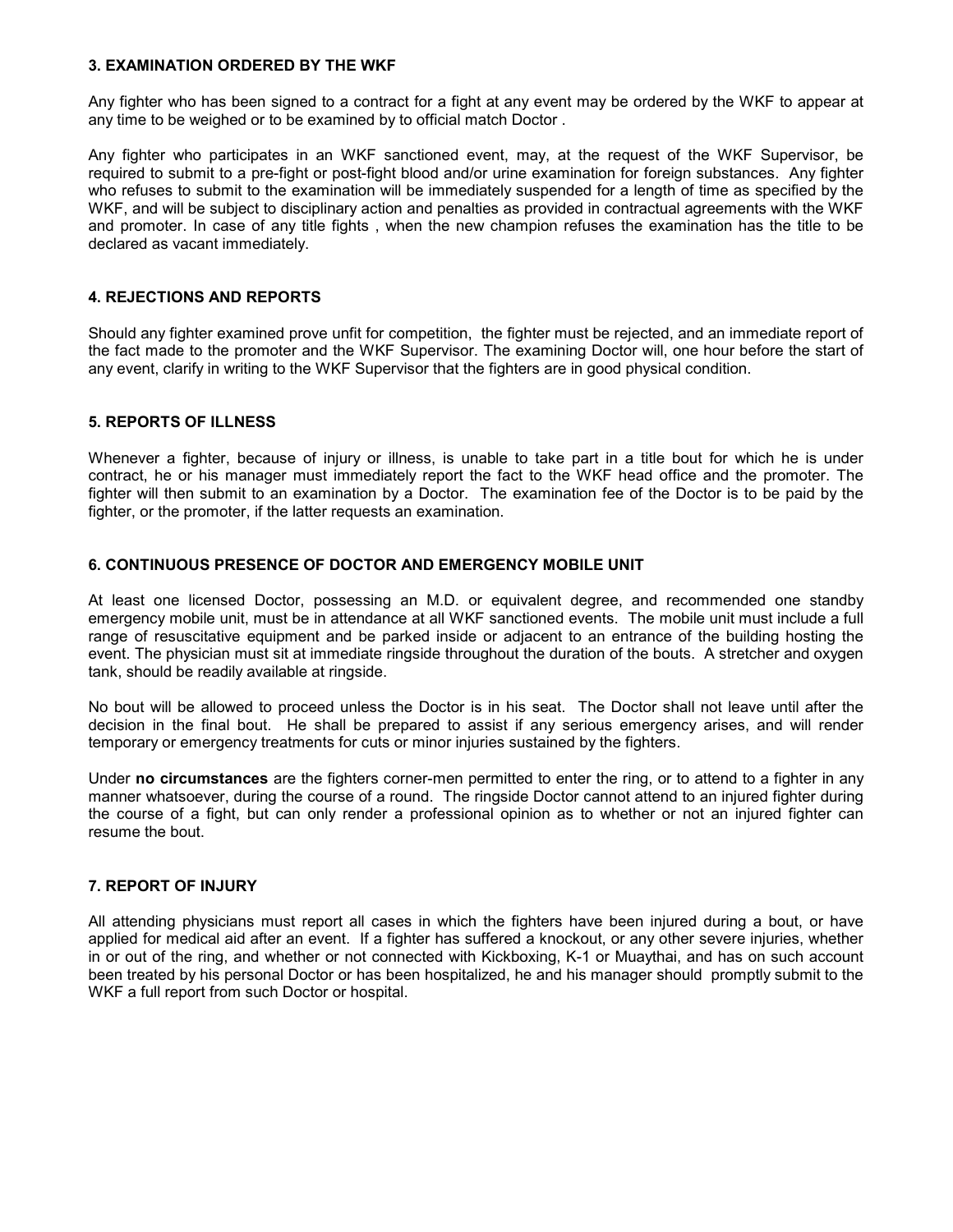#### 8. FIGHTERS KNOCKED OUT

Fighters who have been knocked out will be kept lying down until they have recovered. When a fighter is knocked out, no one will touch him except the referee or chief corner-man, who will remove his mouthpiece, until the ringside Doctor enters the ring and personally attends the fallen fighter and issues such instructions as he sees fit to the fighter's Corner-men. If a fighter suffers an injury, has been knocked out, or has participated in an unusually punishing bout, or if a technical knockout decision has been rendered against him by the referee, such fighter will be placed on the ill and unavailable list for such period of time as may be recommended by any Doctor who may examine him. A fighter who loses a bout by knockout will be suspended from competition by the WKF for a minimum of 30 days. If a fighter is stopped by the referee for any reason including a fighter abandoning the match the fighter will be suspended from competition by the WKF for a minimum of 30 days.

#### 9. SUSPENSION FOR DISABILITY

Any fighter rejected by an examining Doctor will be suspended until it is shown that he is fit for further competition. In case of "head knock-out" or TKO head the minimum suspension is for four weeks. If the fighter get a second "head knock-out" or TKO in a period of following six months the minimum suspension is for three month. In case of a third "head knock-out" or TKO the minimum suspension is for twelve month.

Any suspension must be compulsory registered in the WKF Sport book ( fighter license).

Any fighter suspended for his medical protection, or suspended for a hard fight will take the same examination as required for the eligibility physical, except as directed by the WKF. The Doctor may require any other procedures, including an electroencephalogram (EEG) or CT Scan, if indicated.

#### 10. TIME BETWEEN BOUTS

Unless special approval is obtained from the WKF Supervisor, if a fighter has competed anywhere in a bout lasting one full round or more, he will not be allowed to fight again until one full week has elapsed.

#### 11. ADMINISTRATION OR USE OF DRUGS

Use by a fighter of any of the Banned listed substances, or any other drugs, will result in disqualification from his bout, and fines and suspension by the WKF head office.

#### 12. MONSEL'S SOLUTION

The use during a bout of Monsel's Solution, or any similar drug or compound for the stopping of hemorrhage in the ring, is prohibited. Only such preparations as are approved by the WKF may be used to stop hemorrhage in the ring. Collodion is an approved hemorrhage stopper.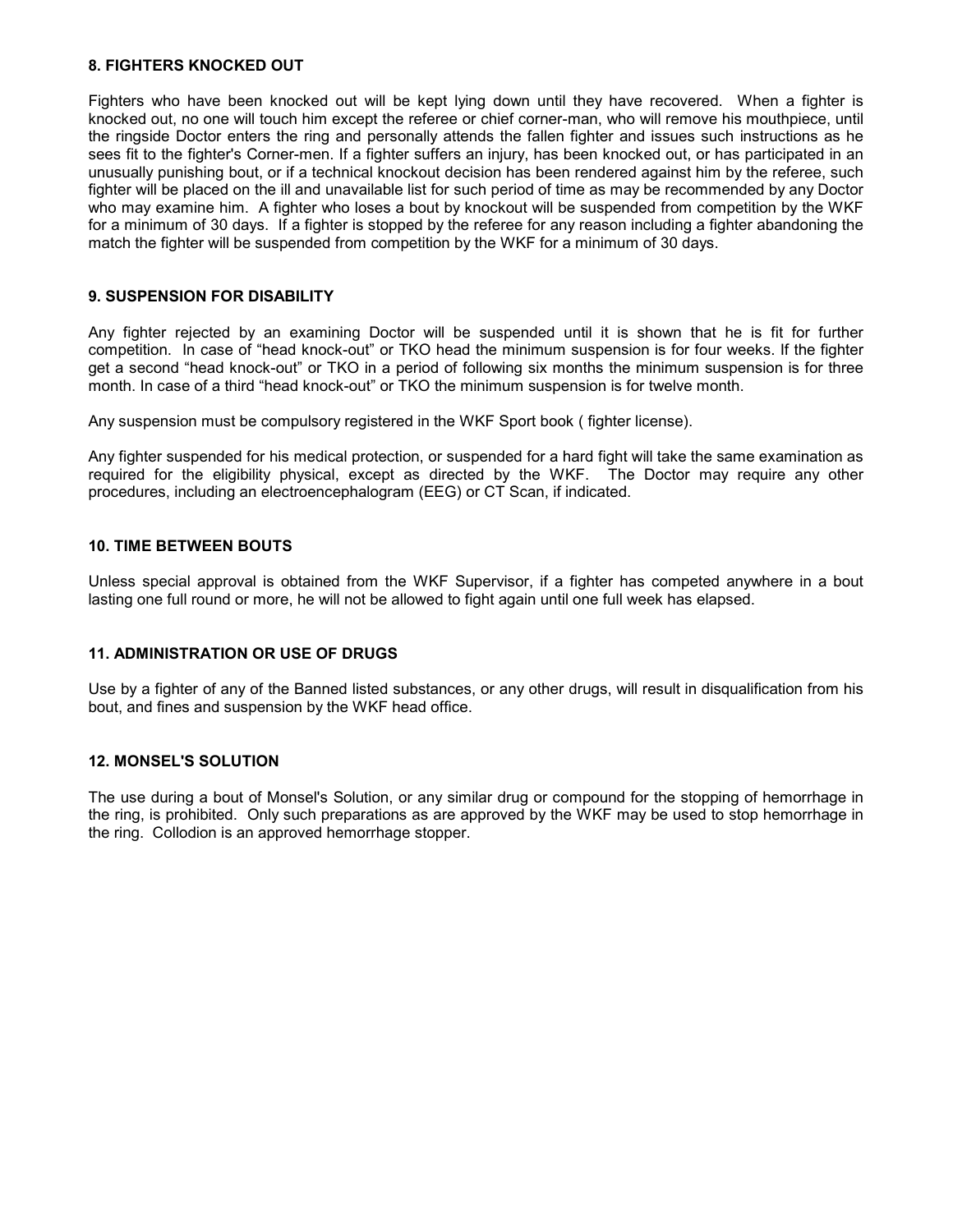# SECTION 7: RINGSIDE OFFICIALS, PERSONNEL AND DUTIES

#### 1. RINGSIDE OFFICIALS

A referee, three scoring judges, one timekeeper, one scorekeeper, WKF Supervisor and a Doctor, will be employed at all WKF sanctioned events. All WKF officials must be WKF certified. The WKF head office will appoint to each event a WKF Supervisor who will be responsible for the assignment of the referee and the judges. The WKF Representative will work with the promoter in the assignment of the other ringside officials, but the final authority for the selection and appointment of all ringside officials shall rest with the WKF.

For any international title fights are only two ways of judging possible, without exception.

#### A one judge from the host country, one from the opponent's country and one neutral referee B three judges from a neutral country

It is the responsibility of all three judges to judge the fight fairly and without prejudice.

WKF head office will appoint the Supervisor for the PPF title fight. Costs for air ticket, Hotel and food as well as the fee of 300 Euro belongs to the promoter.

The supervisor's duty is to fill in the score keeper form, hand over the certificate and supervise everything and to confirm with his sign the result, which he must report to WKF head office within 24 hours.

The supervisor must ask compulsory the promoter for purse and food money (maybe travel expenses) for both fighters at least 24 hours, by weigh-in before the event starts and hold on trust until fight is over and result is clear.

#### 2. TIMEKEEPER'S EQUIPMENT

All necessary sounding and recording equipment will be provided to the timekeeper by the promoter.

#### 3. TIMEKEEPER'S DUTIES

The timekeeper will give the appropriate signal for the starting and ending of each round. He will keep the time during each round, starting and stopping the official clock, for time-outs designated to him by the referee. He will keep the time during the rest period for each round according to the schedule. Ten seconds before the beginning and ending of each round, the timekeeper will give warning to the handlers of the fighters by suitable signal.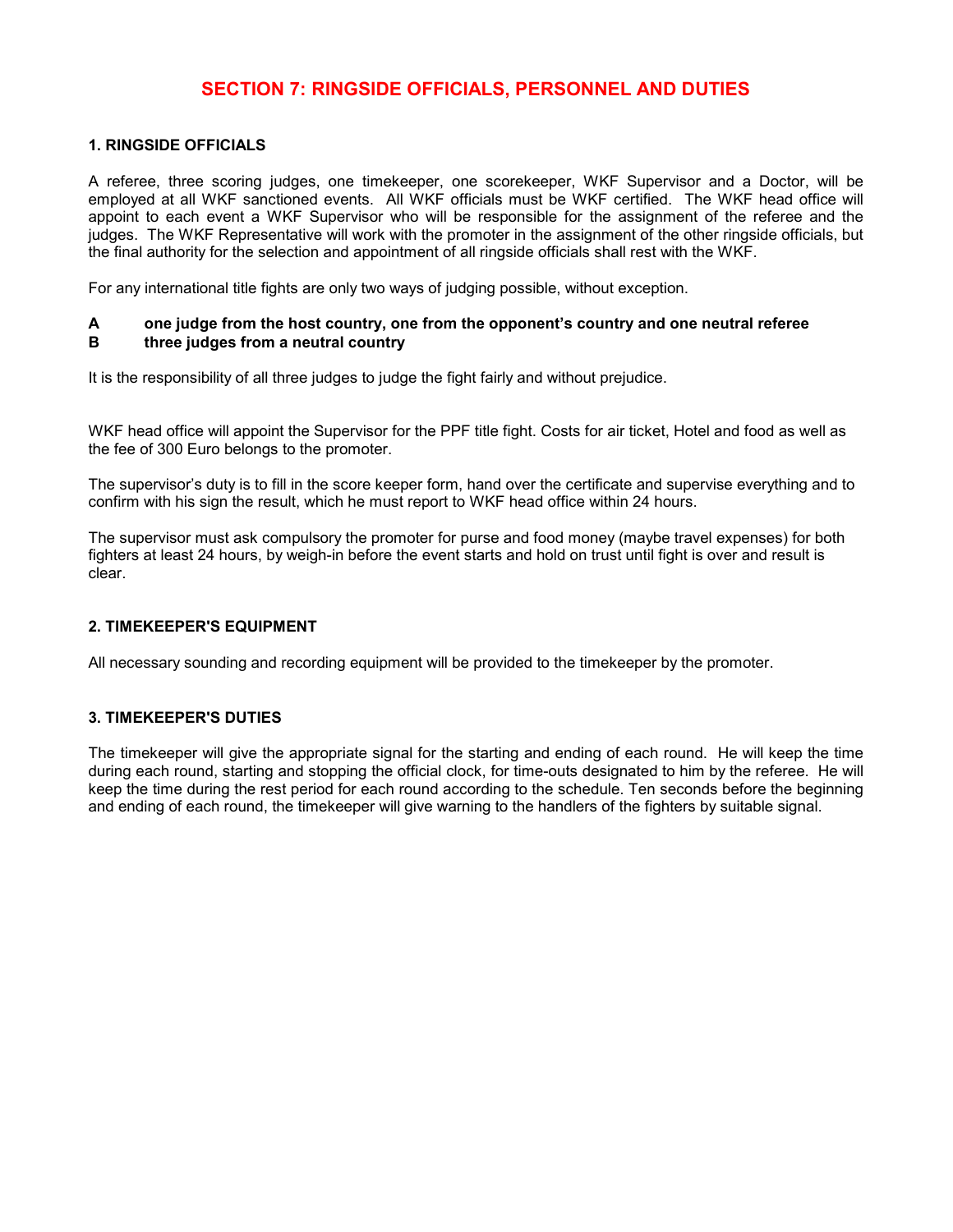# SECTION 8: METHOD OF SCORING FOR JUDGES

#### GENERAL

a) The number of clean Kickboxing techniques striking a legitimate target or used successfully against an opponent Kickboxing techniques include all punching techniques connecting with the knuckle part of the glove, all kicks, roundhouse front, side, spinning, back, jump connecting with the instep, heel, ball or side of the foot and the shin.

Legitimate targets include all areas of the body above the waist except the spine neck or back of the head. Under low kick Kickboxing rules low kicks are allowed to the inside and outside of the calf and thigh, and **NOT** below the knees. With regards to the CKR rule faints and flicks kicks do not count. Kicks that are attempted real attacks but are blocked or deflected **do count** 

b) The kicker will always have the advantage

If one contestant attempts to score kicks above the waist and the other opponent only uses boxing techniques, the Kicker must have the advantage and win the round.

Note:

The winner of a bout is the competitor who successfully delivers more effective techniques than their opponent whether moving forwards, backwards, sideways or against the ropes.

If the number of strikes scored by each competitor is equal, and one competitor was clearly more proactive in attempting above the waist kicking to attack during the bout, they should win the round.

If the number of strikes scored by each competitor is equal and no contestant has clearly attacked more, the contestant who shows better offensive skill or counterattacking skills wins the round.

If contestants are otherwise equal and one contestant clearly fouls consistently, that contestant who violates the rules loses the round.

If both contestants score an equal number of strikes, the contestant who lands more effective or damaging strikes should be awarded the round.

The three scoring judges of a bout will select a winner of each round at the end of each round, marking their scorecards accordingly. These scorecards will be collected, and tabulated at the end of each round by the scorekeeper. Once scorecards have been marked by the respective scoring judges, no changes of the scorecards will be allowed except at the express direction of the WKF Supervisor. Scoring judges score all rounds by recording a score of ten points for the winner of each round, and a score of not less than six points for the loser of each round.

10-10 Indicates and even round. Neither fighter distinguished himself as being a more effective fighter than the other. In addition, the fighters appeared equal in the other areas that may be used to break an even round, such as opponent control, ring strategy, and overall conditioning and abilities.

10-9 Indicates one fighter distinguished himself as the more effective fighter during the round, as described above. This score is used often, and indicates an obvious margin between the fighters.

10-8 Used sparingly, but indicates a round in which one fighter was in constant control, and unquestionably outclassed his opponent. This fighter must also have obviously stunned his opponent, usually including at least one knockdown or standing 8-count. If there were no knockdowns or standing 8-counts, there must still have been enough damage done to indicate that at least one of these occurrences was imminent.

10-7 Very seldom used. Indicates total domination by one fighter to the point of the referee nearly stopping the bout. The losing fighter must have been completely dominated and controlled, generally including at least two knockdowns or standing 8-count.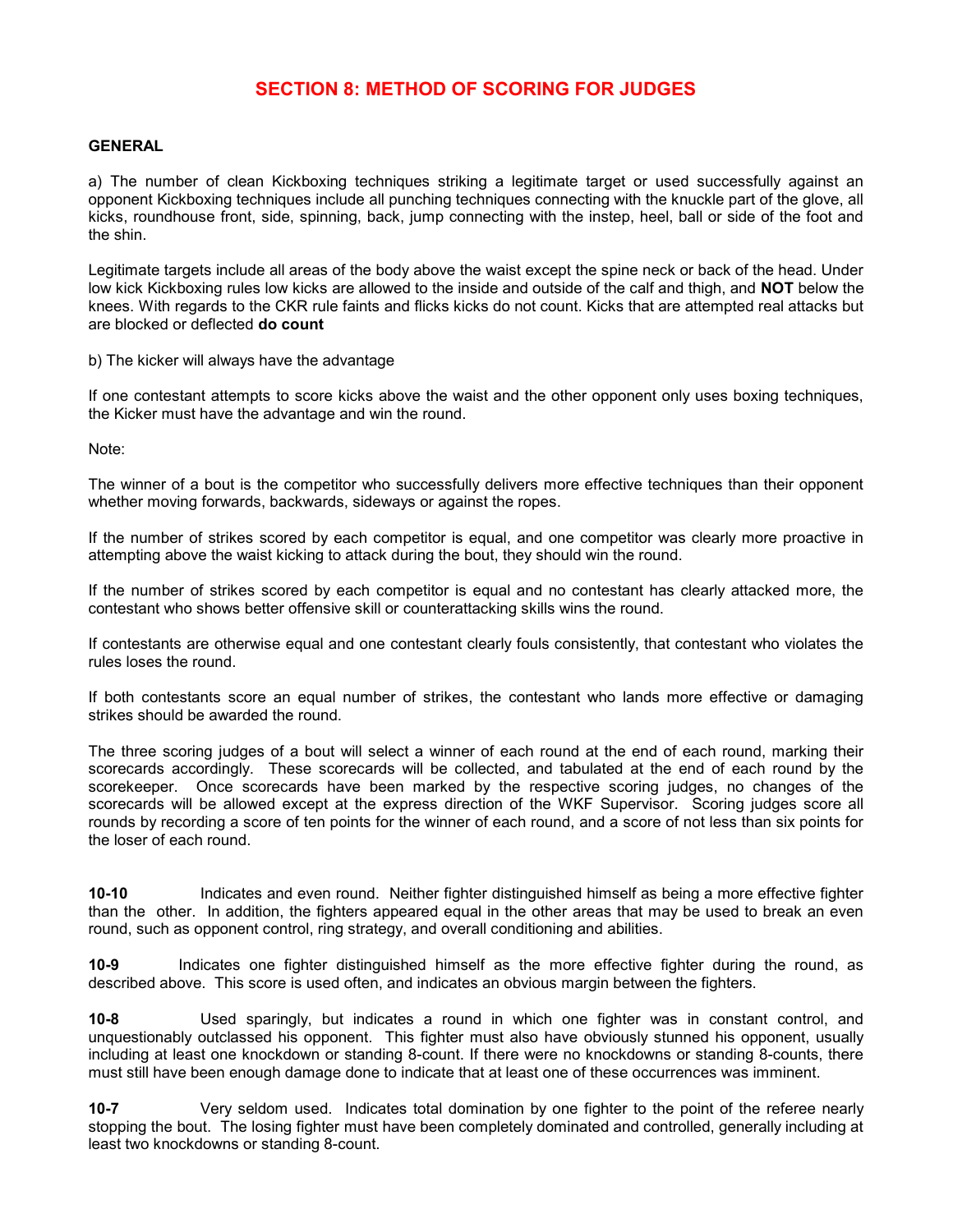Points shall be totaled on each judge's scorecard to determine that judge's selection of a winner. Each judge's selection will count as one vote towards determining the overall winner of the bout. All possible decisions in rule Nr. 11

Should it be necessary to substitute a judge during a match due to sickness, the scores will stand for the rounds already completed. A substitute judge, appointed by the WKF Supervisor, will score the remaining rounds of the match. Should a tiebreaker be required, the WKF Supervisor will make the tiebreaking vote on the basis of his perception of the match as a whole. This vote will only be used when the score of the substituted judge turns out to be a draw.

# Full Contact

The use of "clickers", point adding machines, is high recommended.

Violation of WKF rules and regulations, or infringements of the unwritten laws of good sportsmanship and fair play may lead to a Warning or Disqualification for a shorter or longer duration of time, depending on the seriousness of the violation or infringement.

During the rounds neither of the Seconds may enter the ring, or in any other manner hinder or disturb the proper proceeding of the fight.

Legal Techniques in Full Contact

- 1. All forms of Boxing in combination with kicks above the waist to the body and the head. The use of "Spinning Back Fist" only with focus on the opponent, in all ring divisions
- 2. Rear (reverse) kicks to the body or the head, spinning back kicks to the body and to the head with full contact to knock out the opponent. Foot sweeps are permitted.

The Judges shall base their evaluation of the fight on the following guidelines:

Best technique / Effective Parries and Counterattacks / Best combinations / Fighting spirit and initiative / Good sportsmanship and fair play / Number of clean hits scored / Number of minus points and knock downs / Defense / Ring-Craft / Fitness

To score points all effective legal kicks or punches must hit directly without being blocked or parried on any legal area. For punches and blows the technique must be delivered with the striking zone of the closed glove.

# AGAIN: The kicker will always have the advantage

If an official warning was given because of a "foul", the Judges shall immediately mark these warnings with the letter  $W$  (for Warning) under "fouls" on the scorecard to indicate that the Fighter has received a Warning.

If an official Minus Point was given because of a "foul" and not just a warning, each Judge must deduct 1 point from the scorecard of the involved fighter, immediately when the round is over. (i.e. 10:9 assuming neither Fighter dominated). The Judges shall always mark these points with the letter  $M$  (for Minus Point) under "fouls" on the scorecard to indicate that the Fighter has received a Minus Point.

If a second official Minus Point was given in the same round, each Judge must deduct 2 points from the score of the involved fighter, immediately when the round is over.(i.e.10:8 assuming neither Fighter dominated)

In case of a third official Minus Point in that match, the fight is over immediately by Disqualification.

If a Fighter gets counted, each Judge must deduct 1 point from the Scorecard, immediately when the round is over (i.e. 10:9 becomes 10:8 because of the Knockdown).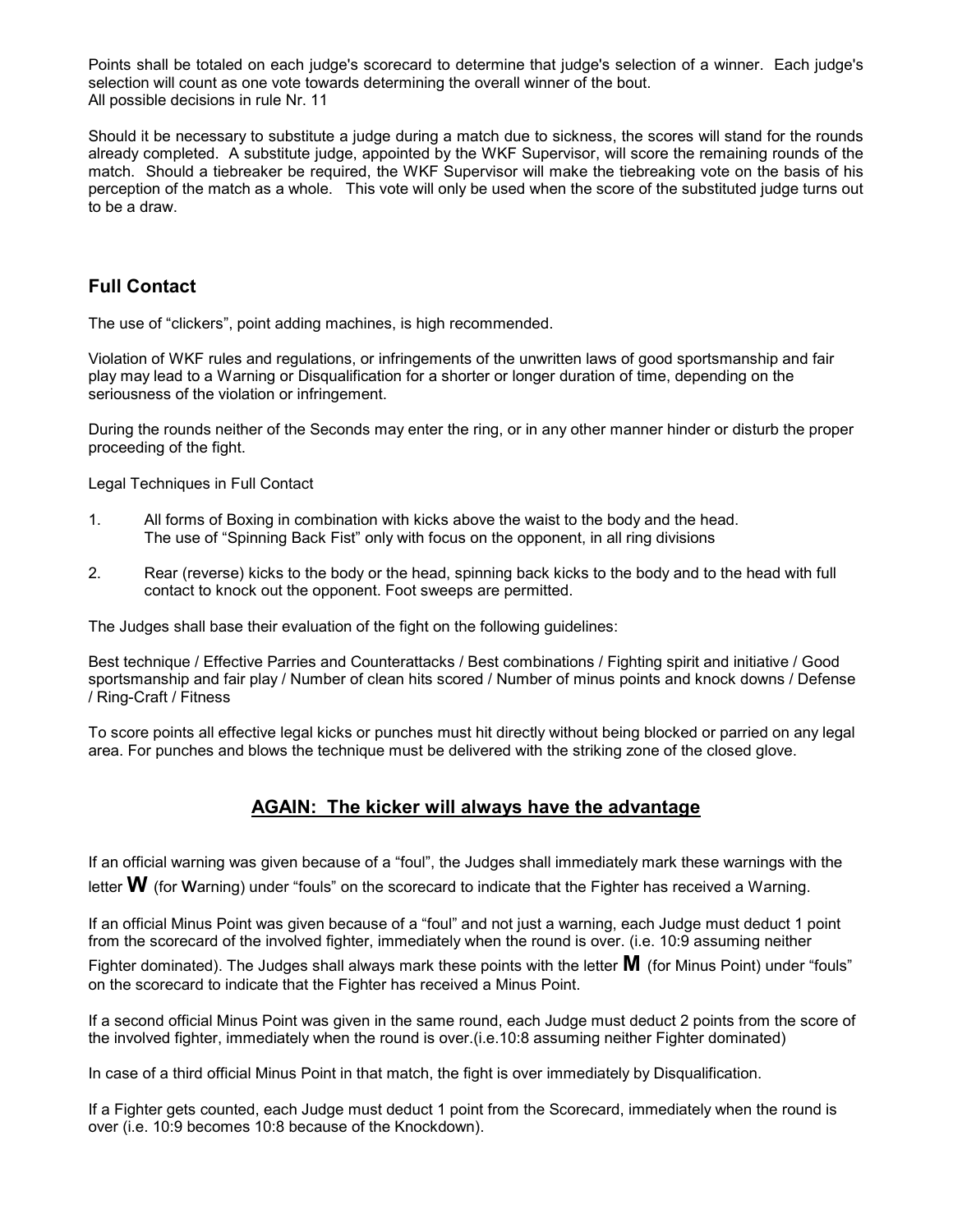The Judges shall always mark this knockdown with the letter  $\bm{\mathsf{K}}$  (for Knockdown) under "KD" in the Score card to indicate that the Fighter has received a Knockdown.

At the conclusion of the match all rounds are added up to the final score (i.e. 30:27) and the Fighter with more points on the Scorecards shall be declared the winner. Should a Judge observe a violation that has apparently escaped the notice of the Referee, and if he/she subsequently imposes a reasonable sanction upon the fighter committing the violation, he/she shall indicate that he/she has done just that by marking the points of the violating fighter with the letter J (for judge's minus) and in writing state his/her reasons for the sanction. This incurs a Minus Point for the Fighter concerned.

### Low Kick

#### The rules for this style are as per above except for…

All forms of Boxing in combination with kicks above the waist to the body and the head. The use of Spinning Back Fist only with focus on the opponent.

Kicks are allowed (Low Kicks) to the thighs, inside and outside. (Tibia) Kicks are only allowed higher than four inches above the knee and not to the calf.

Fighters must wear Thai Shorts. Under Lowkick rules, leg checking is allowed within the parameters defined by the rules that govern leg kicks and strategies for blocking with the legs. No front kicks to the legs allowed.

# K-1

#### The rules for this style are as per above except for…

K-1 Rules is where low kick and Muaythai meet, striking technique from both arts are allowed except elbow and forearm. Legitimate targets include all areas of the body except the groin, spine neck or back of the head.

#### b) All techniques score equality

All striking techniques will score the same whether a punch knee or kick to the legs or body, only the more effective or damaging techniques score higher. Under k-1 rules low kicks are allowed to the inside and outside of the calf and thigh, AND below the knee joints.

#### Notes:

Clinching is limited and must include effective attack, only one knee strike is possible, than both fighters must step back or the referee will break the fight. Neck wrestling without attempt to attack will not score

# THAI BOXING

#### The rules for this style are as per above except for…

a) The number of clean Muaythai techniques striking a legitimate target or used successfully against an opponent Muaythai techniques include all punching techniques using the fist and forearm, all elbow strikes, all knee strikes, round kicks, front, side and back push kicks and Muaythai throws

Legitimate targets include all areas of the body except deliberately striking the groin area, the tibia (shin) when used in a blocking action and the forearm again used in a blocking action. Under Thai Boxing rules low kicks are allowed to the inside and outside of the calf and thigh, AND below the knee joints.

Notes: Kicks to the upper arm score , but Kicks and knees to the back do not score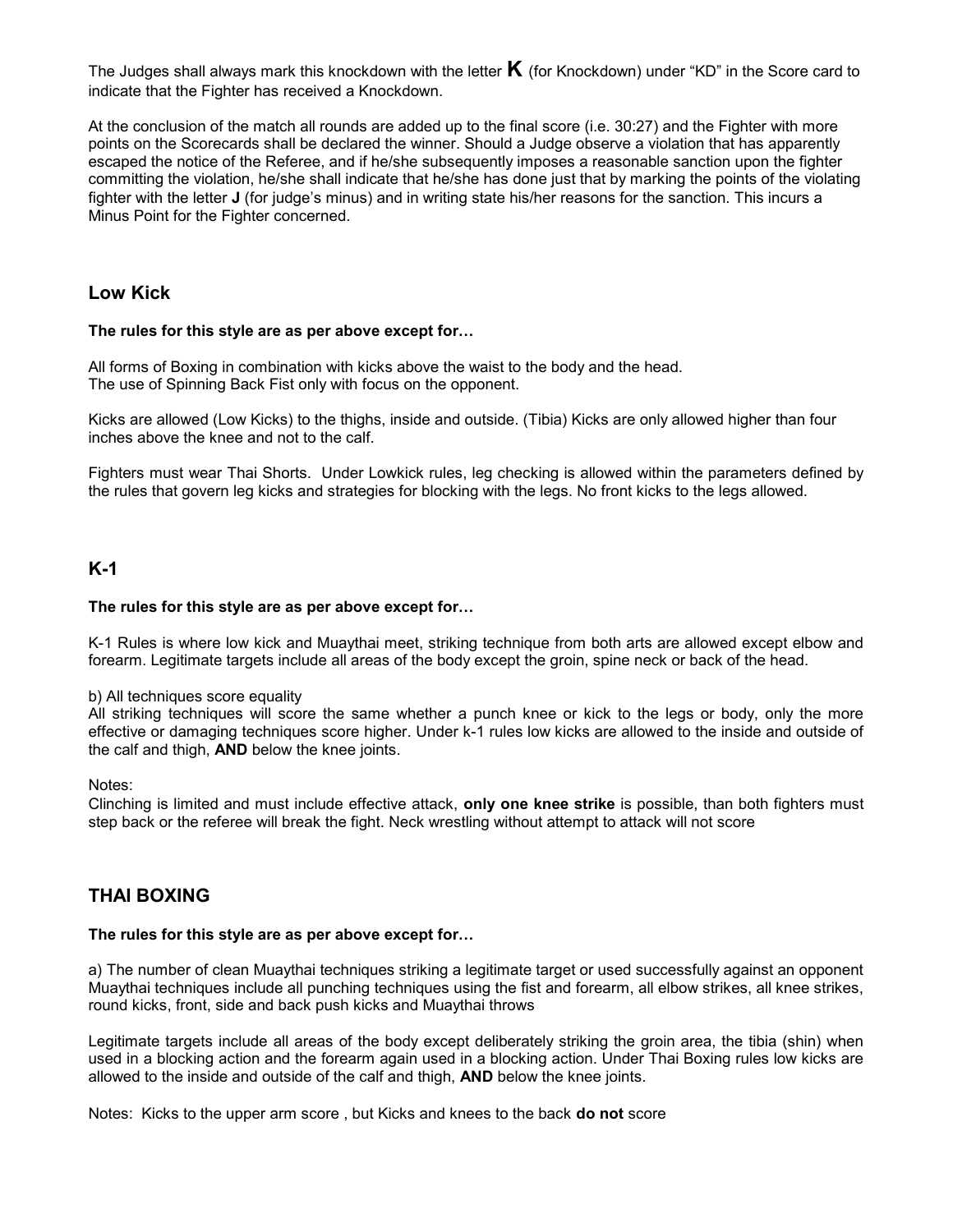#### b) The effectiveness of the techniques

Effective techniques are defined as Muaythai techniques delivered on balance and have a physical effect on a competitor. To be considered effective techniques (strikes or throwing actions) need

a) To cause a loss of a competitor's balanced position (they are moved physically either due to the power of the strike, good timing or because of a competitor's loss of balance) or

b) cause them to show physical or psychological distress (showing fear or pain).

c) Round kicks delivered with force cleanly hitting the body or neck are considered effective even without causing loss of position, similarly straight knee strikes or circle knees delivered with force and striking with the point of the knee also are considered effective without obvious effect

d) Elbow strikes that cut are considered effective without any other obvious effect

e) If a contestant kicks an opponent on target, but that kicking leg is caught by their opponent the kicker scores a point. However if after their kick is caught they get kicked to they are kicked down to the canvas the contestant kicking their opponent to the canvas scores as well. However, if the kicker with his kicking leg caught by an opponent pretends to fall down on the ring floor, they are considered guilty of violating the rules. In this case, no boxer scores a point

#### 8. SCOREKEEPER'S DUTIES

At the end of each round by any title fights, the scorekeeper will take the scorecards from the three Judges and then he will tabulate the results onto his master score card.

The scorekeeper shall tally all foul points, having been instructed by the referee at the end of each round as to the amount of penalty points, deducting these appropriately from each judges score under the ten-point scoring system, and entering the results on the master scorecard.

At that time, the scorekeeper shall make the final tallies and deliver the totals to the WKF Supervisor, who will verify the accuracy of the scores. Where appropriate he will check the tiebreaker ballots. The Supervisor will then report the results of the bout to the referee and the announcer.

#### 9. ANNOUNCING THE RESULTS

After the WKF Supervisor has completed verifying the accuracy of the final scores of each bout, the Supervisor will give the ring announcer the results. The announcer shall then, inform the audience of the decision over the public address system. The referee will indicate the winner as the announcer gives the winner's name.

In the event of a draw, the announcer and the referee will make appropriate designation. In the event of a knockout, a technical knockout, disqualification or forfeit, the announcer and referee will officially designate the winner and give the time at which the bout was stopped. In the event of a technical draw, the announcer will give the time at which the bout was stopped and will detail for the audience the nature of the decision.

#### 10. CHANGE OF DECISION

A decision rendered at the termination of any bout is final, and cannot be changed unless the WKF head office determines that any one of the following occurred:

- a. There was collusion affecting the results of any bout.
- b. The compilation of the score card of the judges shows an error which would indicate that the official decision had been given to the wrong fighter.
- c. There was a clear violation of the rules or regulation governing WKF bouts which affected the result of any bout.

If the WKF head office determines that any of the above occurred with regard to any bout, then the decision rendered shall be changed as the WKF head office may direct.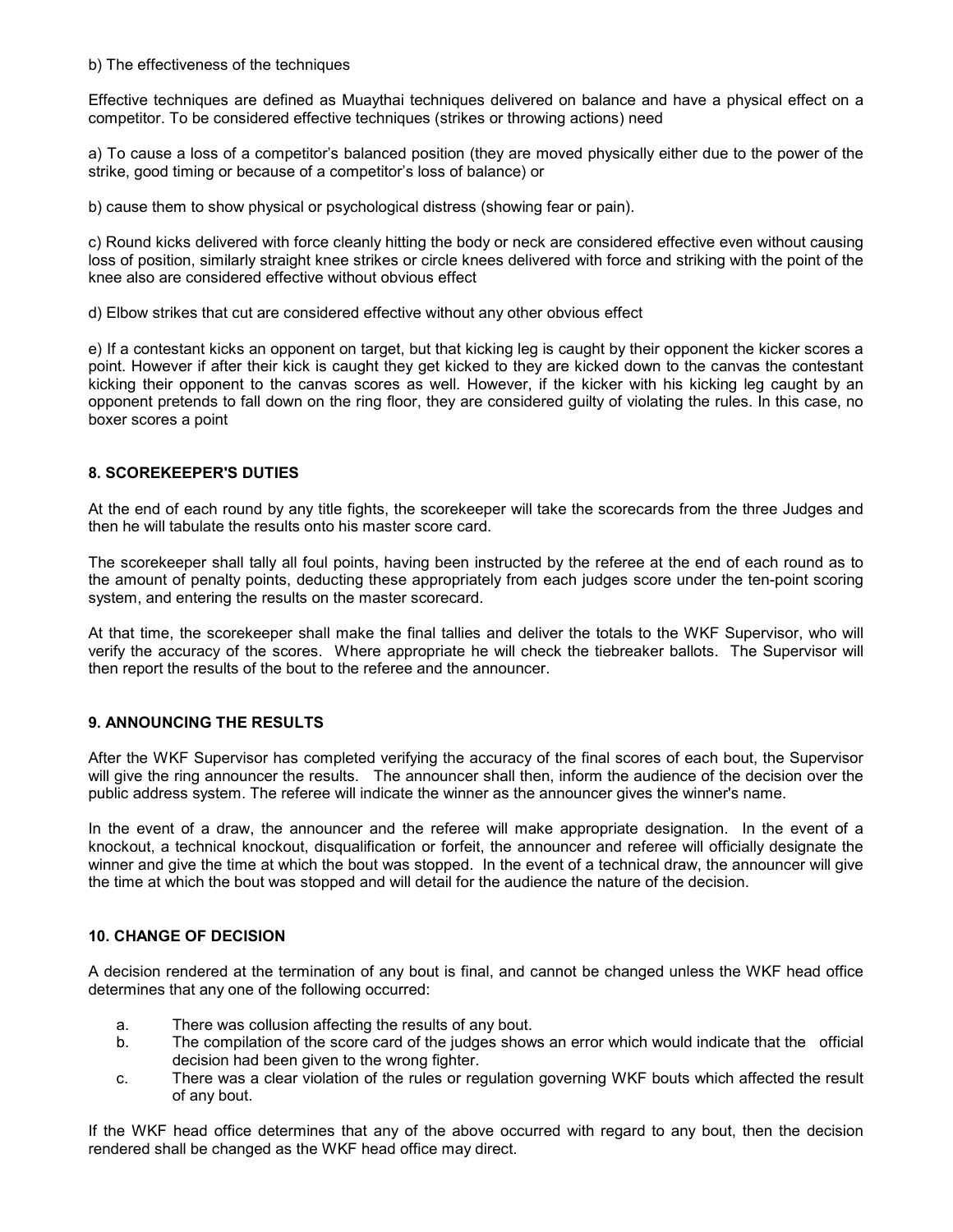#### 11. PROTESTS

All protests over the decision of a match shall be verbally registered only by the protesting fighter and/or his trainer to the WKF Supervisor prior to the end of the event, who will note the nature of the protest in his Supervisor's report. All protests for title fight decisions must be received at the appropriate WKF head office, in writing by e-mail no later than 10 days following the bout in question. No protest will be considered unless accompanied by the appropriate fee of 100 Euro, by title fights 500 Euro.

All decisions by the WKF head office are final. All parties should recognize that the WKF has NO authority over local Government bodies and cannot change their rules. The standard for review is "clear" evidence which would justify a change of decision, or "clear" circumstances which in the best interest of the sport, would justify a change in decision.

# SECTION 9: CHAMPIONS REGULATIONS

#### TITLE DEFENCE

A new WKF Champion will have the option of defending the title within the first six (6) months of their reign. After six (6) months a title defence will be mandatory, if there is more the one qualified challenger the Champion may choose which challenger he will defend against. A Champion must respond to a challenge within seven (7) days of receiving it.

If a Champion had not made a defence for more than twelve (12) months they will be declared inactive, they would have no choice but to defend against the first qualified challenger, confirmed by the WKF head office.

If a Champion had not made a defence for more than eighteen (18) months and declared inactive, the WKF can declare the title vacant without giving notice. The WKF has the final decision on whether a challenger is qualified.

#### CHAMPIONS CONDUCT

WKF Champions must conduct themselves in public in a professional and sports man like manner. Any behavior likely to bring the WKF or the sport into disrepute may result in disciplinary action or stripped of the title. If a Champion is convicted of a violent crime, they will be automatically stripped of the title and will face disciplinary action and possible suspension for competing on WKF sanctioned events.

#### VACATING TITLES

If a current Champion wins the next title in line (e.g. if a regional Champion wins a National title) the lesser title will be automatically vacated with the exception of the British and Commonwealth titles which can be held and defended simultaneously.

If e.g. a British Champion challenges for a World title regardless of the outcome the British will be automatically declared vacant.

If a Champion moves up or down a weight division and wins a title of the same level in the same style/rules (e.g. if the British Welterweight Muaythai Champion wins the British Super-welterweight Muaythai title) the Champion may hold both titles for a period of three (3) months after which he must choose the weight division he want to compete in and the title he want to keep, then vacate the other title.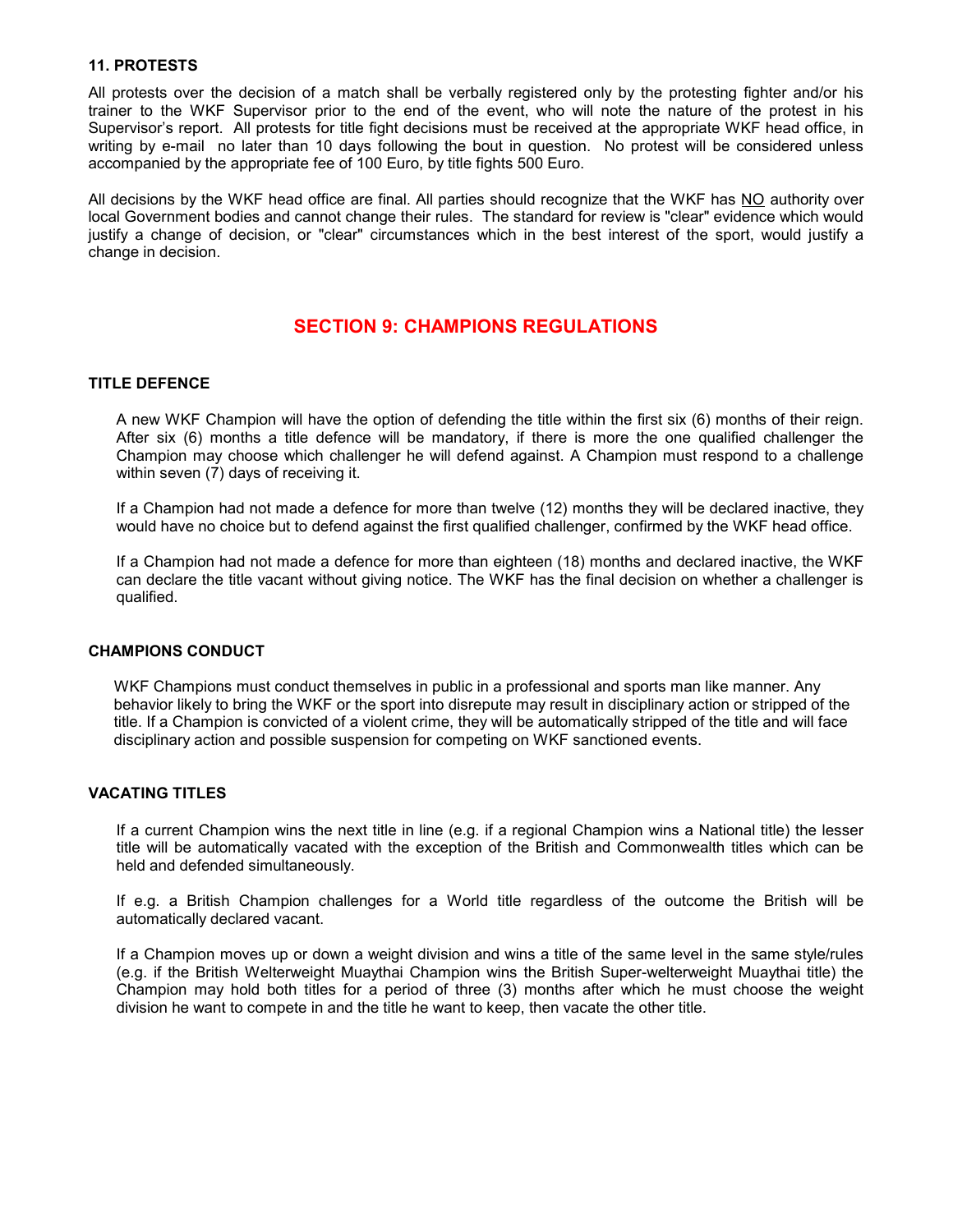#### DRAW AFTER TITLE FIGHTS

In case of a draw after any title fight following decision occurs:

#### a.) if the title was vacant – the referee decide, NO extra round !

b.) in case of a title defense wins the former Champion, "technical decision"

(For rounds in any title fights see rule Nr. 5, Section 1)

# SECTION 10: PROMOTERS REGULATIONS

#### 1. PROMOTERS LICENSE

Promoters must apply to be licensed by the WKF, the WKF representative retains the right to check financial records and criminal records regarding any applicant.

#### 2. DUTY OF CARE

Event promoter's who plan to stage a combat sports event sanctioned by the WKF, do so on the understanding that they have a duty of care in regards to Fighters who compete on their event and they must ensure and safe competition arena and fairly matched contests.

#### 3. EVENT VENUE

The event venue booked by the promoter must be suitable to host a combat sports tournament, the venue must have suitable dressing rooms and warm-up areas. The promoter must provide adequate security in ratio to the number of spectators or the capacity of the venue. The promoter must not over-sell to the point where the number of spectators exceeds the capacity of the venue. The WKF Supervisor have the right to withdraw WKF sanction if they decide the venue is unsuitable or overcrowded.

#### 4. EVENT EQUIPMENT

The promoter must hire a Boxing Ring that meets the requirements of the WKF (see Section1) and a public address system with microphone. The promoter must supply boxing gloves of a standard acceptable to the WKF in sufficient quantity to cover the number of title bouts matched. The promoter must supply sufficient liquid refreshments for the WKF Officials team and the medical team.

#### 5. OFFICIALS TEAM

The official's team of referees, judges, supervisor and time keeper will be selected and assigned by the WKF, the promoter is responsible for payment of the official's, team fees and travel expenses.

#### 6. MEDICAL TEAM

The promoter must hire a Medical Team and that team must include a qualified Doctor, a qualified Paramedic and Ambulance Technician/Driver and a frontline Ambulance. The promoters must provide the medical team an area in the venue to conduct pre-fight medical checks. The promoters must provide the medical team seats at ringside and space for medical equipment.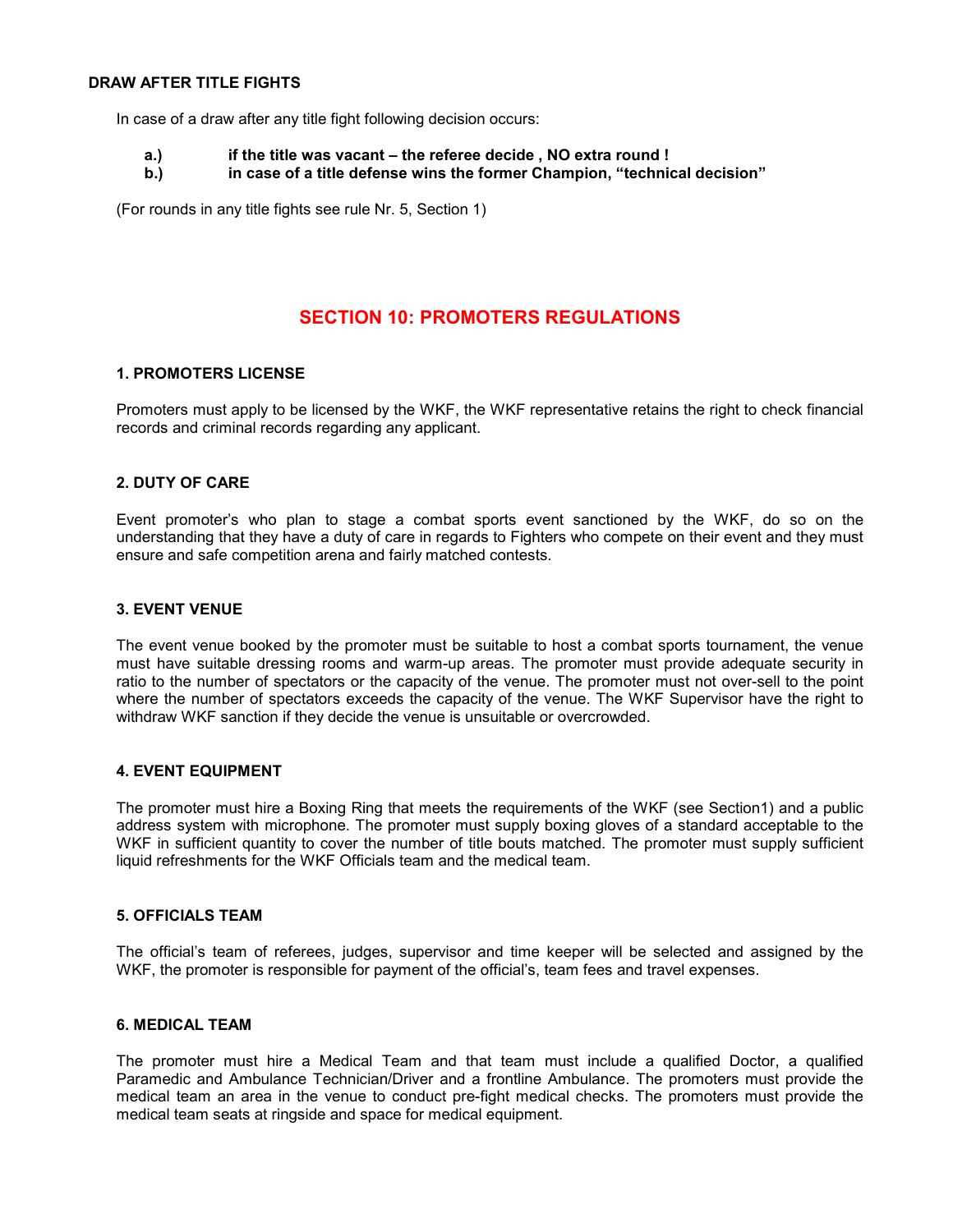#### 7.TITLE MATCHES & SANCTION FEES

When a promoter wishes to stage an WKF title match he must provide the following:

If a current champion holds the title and the promoter wishes to stage a match between the Champion and a ranked contender. The promoter must present the Champion on 60 days notice a date, venue, named opponent and purse offer.

WKF sanction fees must be transferred in total 30 days in advance of the event to this Bank account:

Switzerland: Raiffeisenbank Mittelrheintal IBAN: CH 1281319 00000 870 43 38/CHF BIC: RAIFCH 22

#### 8. MATCHMAKING

The promoter may hire a professional licensed matchmaker or do the matchmaking themselves, in the case of title fights the WKF will assist with matchmaking. If the promoter is knowingly involved in making a mismatch where one fighter is at a distinct disadvantage due to weight difference or lack of experience and would be considered to be at risk of serious injury the promoter will face disciplinary action. WKF Supervisor has the right to cancel any match they consider unfair or unsafe.

#### 9. FIGHTER AGREEMENTS

The WKF recommend that promoters enter into written agreements main event fighters that clearly state the conditions of the bout, purse money and travel expenses if any. In the case of title fights the written agreement would have to be approved by the WKF. When a promoter is inviting fighters from overseas they must provide a minimum of two return airfares, twin room hotel accommodation, return transfers for the airport to the hotel and a cash payment per person per day for living expenses.

In the case of a dispute between a promoter and a fighter where there is a written agreement the WKF representative will act as an arbitrator. If either party is found to be in breach of the written agreement they may face disciplinary action.

#### 10. LEGAL LICENSE & INSURANCE

It is the promoter's responsibility to make sure the event meets all Local and National Government health and safety guidelines. The promoter must obtain any entertainment or sports license required by Local or National Government Authority. The promoter must obtain Insurance required by the venue or Local or National Government Authority.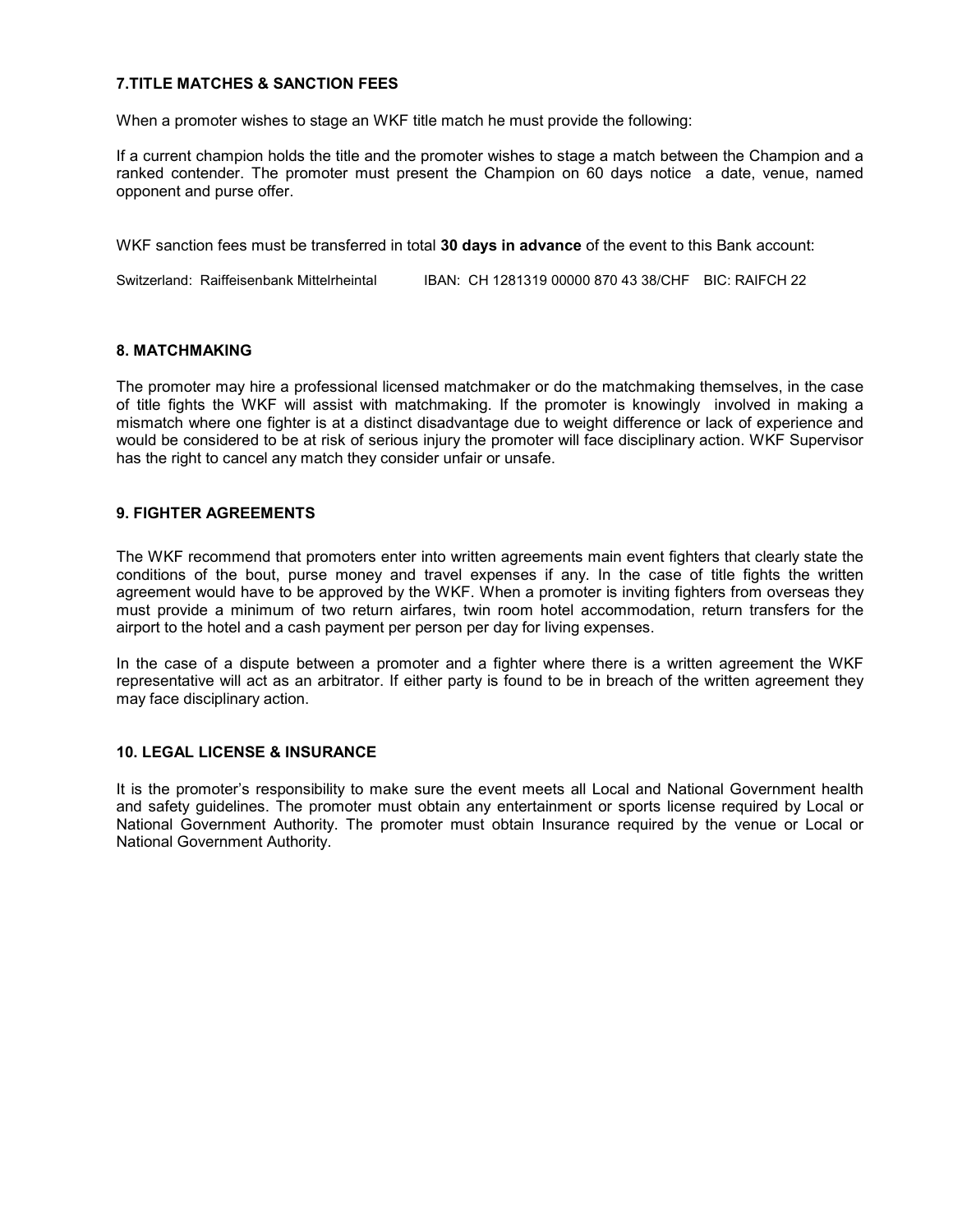#### SECTION 11: PROFESSIONAL KICKBOXING WEIGHT CATEGORIES

# Men's

| <b>SUPER ATOMWEIGHT</b>  |
|--------------------------|
| <b>FLYWEIGHT</b>         |
| <b>SUPERFLYWEIGHT</b>    |
| <b>BANTAMWEIGHT</b>      |
| <b>SUPERBANTAMWEIGHT</b> |
| <b>FEATHERWEIGHT</b>     |
| LIGHTWEIGHT              |
| SUPERLIGHTWEIGHT         |
| LIGHTWELTERWEIGHT        |
| WELTERWEIGHT             |
| <b>SUPERWELTERWEIGHT</b> |
| LIGHTMIDDLEWEIGHT        |
| <b>MIDDLEWEIGHT</b>      |
| SUPERMIDDLEWEIGHT        |
| LIGHTHEAVYWEIGHT         |
| LIGHTCRUISERWEIGHT       |
| <b>CRUISERWEIGHT</b>     |
| SUPERCRUISERWEIGHT       |
| <b>HEAVYWEIGHT</b>       |
| SUPERHEAVYWEIGHT         |

111 lbs & below/ -50.5 kg & below 111.1-114 lbs/ 50.6-51.8 kg 114.1-117 lbs/ 51.9-53.2 kg 117.1-120 lbs/ 53.3-54.5 kg 120.1 -124 lbs/ 54.6-56.4 kg 124.1-128 lbs/ 56.5-58.2 kg<br>128.1-132 lbs/ 58.3-60.0 kg 128.1-132 lbs/ 58.3-60.0 kg<br>132.1-137 lbs/ 60.1-62.3 kg 132.1-137 lbs/ 137.1-142 lbs/ 62.4-64.5 kg<br>142.1-147 lbs/ 64.6-66.8 kg 142.1-147 lbs/ 64.6-66.8 kg<br>147.1-153 lbs/ 66.9-69.5 kg 147.1-153 lbs/ 153.1-159 lbs/ 69.6-72.3 kg 159.1-165 lbs/ 72.4-75.0 kg 165.1-172 lbs/ 75.1-78.1 kg 172.1-179 lbs/ 78.2-81.4 kg 179.1-186 lbs/ 81.5-84.6 kg<br>186.1-194 lbs/ 84.7-88.2 kg 186.1-194 lbs/ 194.1-202 lbs/ 88.3-91.8 kg 202.1-212 lbs/ 91.9-96.4 kg<br>212.1 lbs & above/ 96.5 kg & above)  $212.1$  lbs & above/

# Women's

| <b>ATOMWEIGHT</b><br>108 lbs & below/<br>49.1 kg & below   |  |
|------------------------------------------------------------|--|
| 49.2-50.5 kg<br><b>SUPERATOMWEIGHT</b><br>108-111 lbs/     |  |
| <b>FLYWEIGHT</b><br>111.1-114 lbs/<br>50.6-51.8 kg         |  |
| <b>SUPERFLYWEIGHT</b><br>114.1-117 lbs/<br>51.9-53.2 kg    |  |
| <b>BANTAMWEIGHT</b><br>53.3-54.5 kg<br>117.1-120 lbs/      |  |
| <b>SUPERBANTAMWEIGHT</b><br>54.6-56.4 kg<br>120.1-124 lbs/ |  |
| 56.5-58.2 kg<br><b>FEATHERWEIGHT</b><br>124.1-128 lbs/     |  |
| <b>LIGHTWEIGHT</b><br>58.3-60.0 kg<br>128.1-132 lbs/       |  |
| <b>SUPERLIGHTWEIGHT</b><br>60.1-62.3 kg<br>132.1-137 lbs/  |  |
| <b>LIGHTWELTERWEIGHT</b><br>62.4-64.5 kg<br>137.1-142 lbs/ |  |
| <b>WELTERWEIGHT</b><br>64.6-66.8 kg<br>142.1-147 lbs/      |  |
| <b>SUPERWELTERWEIGHT</b><br>66.7-69.5 kg<br>147.1-153 lbs/ |  |
| LIGHTMIDDLEWEIGHT<br>69.6-72.3 kg<br>153.1-159 lbs/        |  |
| <b>MIDDLEWEIGHT</b><br>72.4-75 kg<br>159.1-165 lbs/        |  |